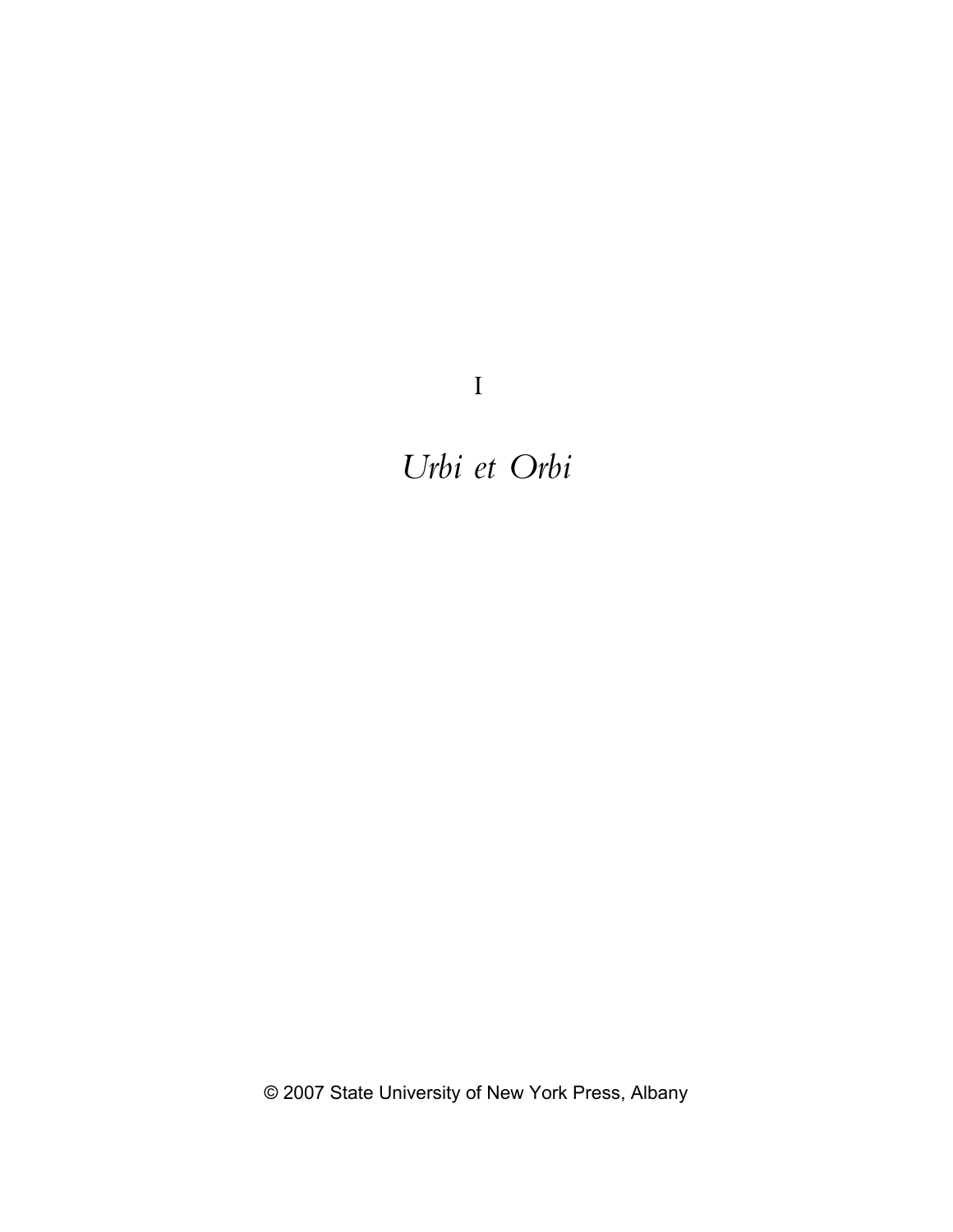*Urbi et orbi:* this formulation drawn from papal benediction has come to mean "everywhere and anywhere" in ordinary language. Rather than a mere shift in meaning, this is a genuine disintegration.This disintegration is not simply due to the dissolution of the religious Christian bond that (more or less) held the Western world together until around the middle of a twentieth century to which the nineteenth century effectively relinquished its certainties (history, science, conquering humanity—whether this took place with or against vestiges of Christianity). It is due to the fact that it is no longer possible to identify either a city that would be "The City"—as Rome was for so long—or an orb that would provide the contour of a world extended around this city. Even worse, it is no longer possible to identify either the city or the orb of the world in general.The city spreads and extends all the way to the point where, while it tends to cover the entire orb of the planet, it loses its properties as a city, and, of course with them, those properties that would allow it to be distinguished from a "country." That which extends in this way is no longer properly "urban"—either from the perspective of urbanism or from that of urbanity but megapolitical, metropolitan, or co-urbational, or else caught in the loose net of what is called the "urban network." In such a network, the city crowds, the hyperbolic accumulation of construction projects (with their concomitant demolition) and of exchanges (of movements, products, and information) spread, and the inequality and apartheid concerning the access to the urban milieu (assuming that it is a dwelling, comfort, and culture), or these exclusions from the city that for a long time has produced its own rejections and outcasts, accumulate proportionally.The result can only be understood in terms of what is called an *agglomeration*, with its senses of conglomeration, of piling up, with the sense of accumulation that, on the one hand, simply concentrates (in a few neighborhoods, in a few houses, sometimes in a few protected mini-cities) the well-being that used to be urban or civil, while on the other hand, proliferates what bears the quite simple and unmerciful name of misery.

This network cast upon the planet—and already around it, in the orbital band of satellites along with their debris—deforms the *orbis* as much as the *urbs*. The agglomeration invades and erodes what used to be thought of as *globe* and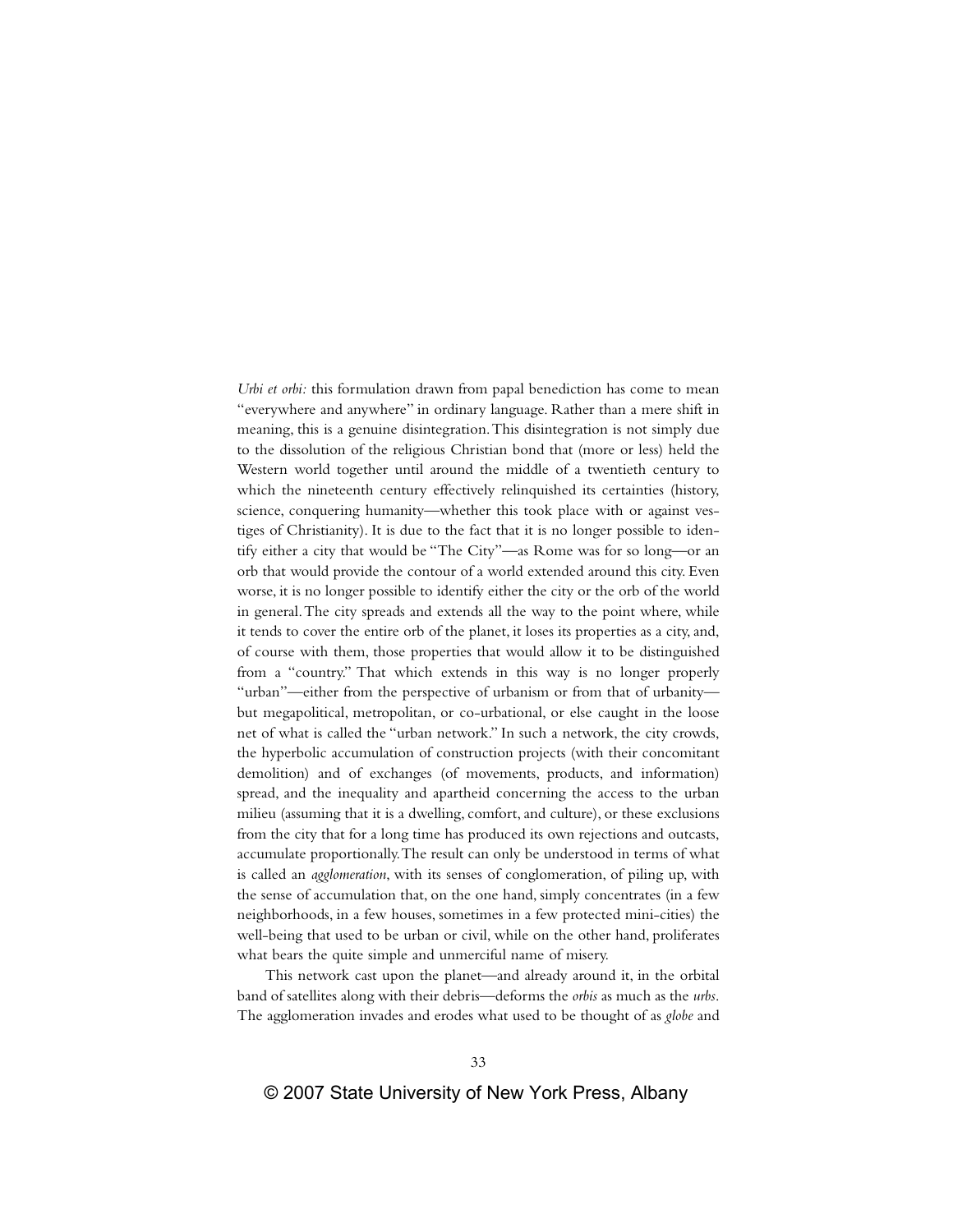which is nothing more now than its double,*glomus*. In such a *glomus*, we see the conjunction of an indefinite growth of techno-science, of a correlative exponential growth of populations, of a worsening of inequalities of all sorts within these populations—economic, biological, and cultural—and of a dissipation of the certainties, images, and identities of what the world was with its parts and humanity with its characteristics.

The civilization that has represented the universal and reason—also known as the West—cannot even encounter and recognize any longer the relativity of its norms and the doubt on its own certainty: this was already its situation two centuries ago. (Hegel wrote in 1802: "[T]he increasing range of acquaintance with alien peoples under the pressure of natural necessity; as, for example, becoming acquainted with a new continent, had this skeptical effect upon the dogmatic common sense of the Europeans down to that time, and upon their indubitable certainty about a mass of concepts concerning right and truth.") $\frac{1}{2}$ This skepticism, in which Hegel saw the fecundity of the destabilization of dogmatisms today, no longer harbors the resource of a future whose dialectic would advance reason farther, ahead or forward, toward a truth and a meaning of the world. On the contrary, it is in the same stroke that the confidence in historical progress weakened, the convergence of knowledge, ethics, and social well-being dissipated, and the domination of an empire made up of technological power and pure economic reason asserted itself.

The West has come to encompass the world, and in this movement it disappears as what was supposed to orient the course of this world. For all that, up until now, one cannot say that any other configuration of the world or any other philosophy of the universal and of reason have challenged that course. Even when, and perhaps especially when one demands a recourse to the "spiritual," unless it is to the "revolution" (is it so different?), the demand betrays itself as an empty wish, having lost all pretense of effective capacity, or else as a shameful escape—and even when it does not appear as a supplementary means of exploiting the conditions created by the economic and technological exploitation. (To take what is "positive" of the West and to infuse it with something new—"values"—on the basis of an African, Buddhist, Islamic,Taoist, perhaps supra-Christian or supra-communist soul, such has been for a long time the sterile theme of many a dissertation . . .).

The world has lost its capacity to "form a world" [*faire monde*]: it seems only to have gained that capacity of proliferating, to the extent of its means, the "unworld" [*immonde*],<sup>2</sup> which, until now, and whatever one may think of retrospective illusions, has never in history impacted the totality of the orb to such an extent. In the end, everything takes place as if the world affected and permeated itself with a death drive that soon would have nothing else to destroy than the world itself.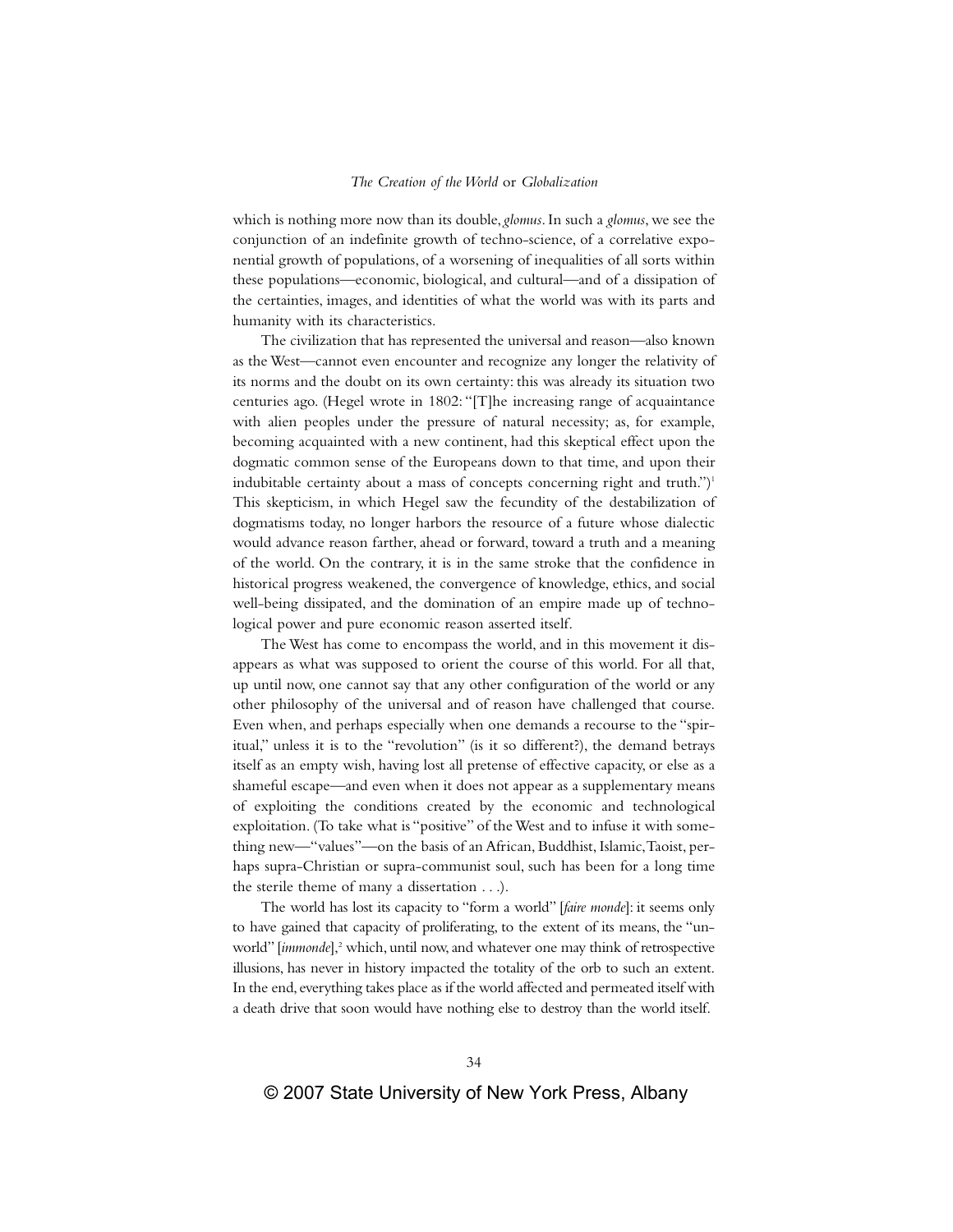It is not a question of "weighing in" for or leaning toward either the destruction or the salvation. For we do not even know what either can signify: neither what another civilization or another savagery arising out of the ruins of the West might be, nor what could be "safe/saved" when there is no space outside of the epidemic (in this respect,AIDS is an exemplary case, as are certain epizootic diseases on another level: the scale of the world, of its technologies and of its *habitus*, brings the terror of the plagues of the past to incommensurable heights).

The fact that the world is destroying itself is not a hypothesis: it is in a sense the fact from which any thinking of the world follows, to the point, however, that we do not exactly know what "to destroy" means, nor which world is destroying itself. Perhaps only one thing remains, that is to say, one thought with some certainty: what is taking place is really happening, which means that it happens and happens to us in this way more than a history, even more than an event. It is as if being itself—in whatever sense one understands it, as existence or as substance—surprised us from an unnamable beyond. It is, in fact, the ambivalence of the unnamable that makes us anxious: a beyond for which no alterity can give us the slightest analogy.

It is thus not only a question of being ready for the event—although this is also a necessary condition of thought, today as always. It is a question of owning up to the present, including its very withholding of the event, including its strange absence of presence: we must ask anew what the world wants of us, and what we want of it, everywhere, in all senses, *urbi et orbi*, all over the world and for the whole world, without (the) capital<sup>3</sup> of the world but with the richness of the world.

Let us begin with a lengthy citation to which we must give our sustained attention:

In history up to the present it is certainly an empirical fact that separate individuals have, with the broadening of their activity into world-historical activity, become more and more enslaved under a power alien to them (a pressure which they have conceived of as a dirty trick on the part of the so-called world spirit [*Weltgeist*], etc.), a power which has become more and more enormous and, in the last instance, turns out to be the world market. But it is just as empirically established that, by the overthrow of the existing state of society by the communist revolution (of which more below) and the abolition of private property which is identical with it, this power, which so baffles the German theoreticians, will be dissolved; and that then the liberation of each single individual will be accomplished in the measure in which history becomes transformed into world history. From the above it is clear that the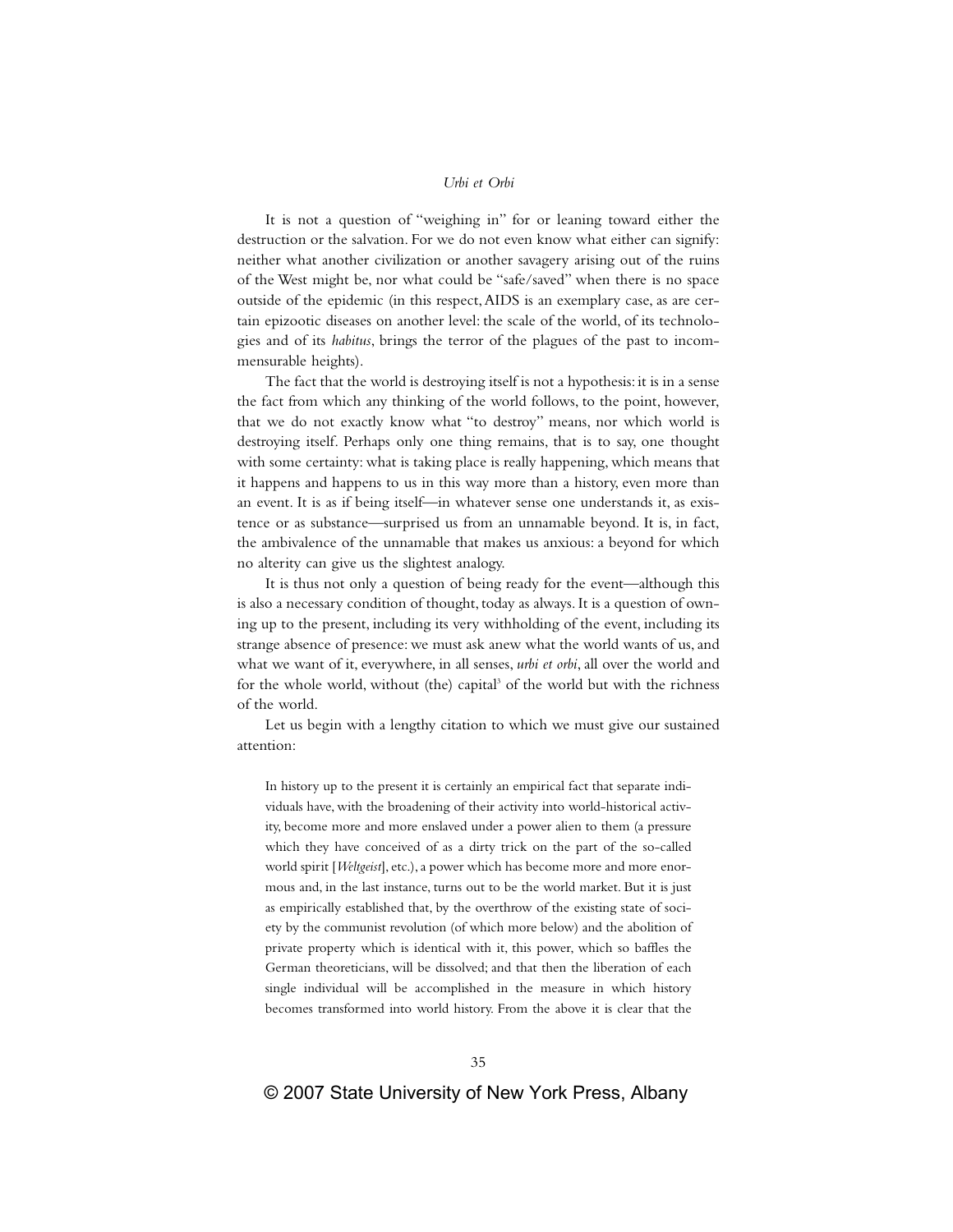real intellectual wealth of the individual depends entirely on the wealth of his real connections. Only then will the separate individuals be liberated from the various national and local barriers, be brought into practical connection with the material and intellectual production of the whole world and be put in a position to acquire the capacity to enjoy this all-sided production of the whole earth (the creation of man).<sup>4</sup>

This text from *The German Ideology* dates from the time that is considered, not without reason, as that of the "early" Marx: he nevertheless formulates what was his conviction to the end according to which "communism" is nothing other than the actual movement of world history insofar as it becomes global and thus renders possible, and perhaps necessary, the passage to consciousness and enjoyment of human creation in its entirety by all human beings. Human beings would henceforth be freed from what limited the relation in which they mutually produce themselves as spirit and as body. In other words, it was his conviction that humanity is defined by the fact that it produces itself as a whole—not in general, but according to the concrete existence of each, and not in the end only humans, but with them the rest of nature.This, for Marx, is the world: that of the market metamorphosing itself or revolutionalizing itself in reciprocal and mutual creation. What Marx will define later as "individual property," that is to say, neither private nor collective, will have to be precisely the property or the proper of each as both created and creator within this sharing of "real relations."

Thus, for Marx, globalization and the domination of capital converge in a revolution that inverts the direction [*sens*] of domination—but which can do so precisely because the global development of the market—the instrument and the field of play of capital—creates in and of itself the possibility of revealing the real connection between existences as their real sense.The commodity form, which is the fetishized form of value, must dissolve itself, sublimate or destroy itself—in any case revolutionize itself, whatever its exact concept—in its true form, which is not only the creation of value but value as creation.Transcribed in terms closer to our current linguistic usage (if we retain the distinction of senses between "globalization" [*globalisation*] <sup>5</sup> and "world-forming" [*mondialisation*]—a distinction that sometimes in France in particular encompasses two usages of the same word *mondialisation*—these semantic complexities are the indicators of what is at stake): globalization makes world-forming possible, by way of a reversal of global domination consisting in the extortion of work, that is, of its value, therefore of value, absolutely. But if globalization has thus a necessity—the necessity that Marx designated as the "historical performance" of capital and that consists in nothing other than the creation by the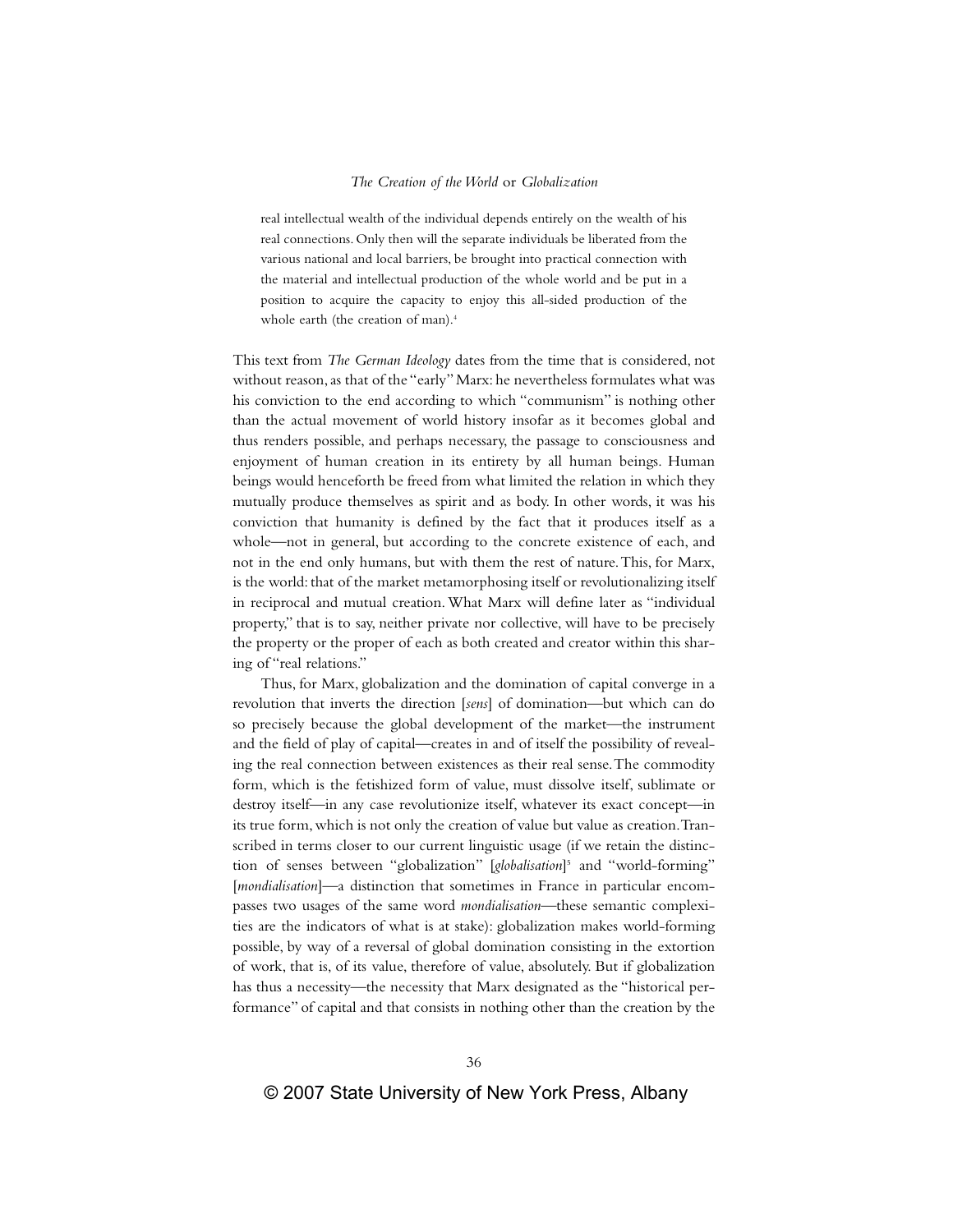market of the global dimension as such—it is because, through the interdependence of the exchange of value in its merchandise-form (which is the form of general equivalency, money), the interconnection of everyone in the production of humanity as such comes into view.

If I may focus even more on this point: commerce engenders communication, which requires community, communism. Or: human beings create the world, which produces the human, which creates itself as absolute value and enjoyment [*jouissance*] of that value.

Consequently, the "communist revolution" is nothing other than the accession of this global connection to consciousness and through it the liberation of value as the real value of our common production. It is the becomingconscious and the mastery in act of the self-production of human beings in the twofold sense of the production of human quality ("total humanity," free producer of freedom itself) and of the production of each by the others, all by each and each by all ("total humanity," as circulation of value freed from equivalence, circulation of the value that responds to the human being itself, each time singular, and perhaps also to others, or to all other existents as singular).

Certainly, each of the determinative concepts of this interpretation of the history of the world appears to us today as what we know to be its fragility: process, consciousness, the possibility of uncovering a value and an end in itself. We could note that these concepts are not those upon which Marx constructs his argument explicitly: they rather subtend his argument. But what diminishes their role also reveals their uncontrolled and hidden presence. Whatever the case, something remains nonetheless, in spite of everything, something resists and insists: there remains, on the one hand, precisely what happens to us and sweeps over us by the name of "globalization," namely, the exponential growth of the globality (dare we say *glomicity*) of the market—of the circulation of everything in the form of commodity—and with it of the increasingly concentrated interdependence that ceaselessly weakens independencies and sovereignties, thus weakening an entire order of representations of belonging (reopening the question of the "proper" and of "identity"); and there remains, on the other hand, the fact that the experience undergone since Marx has increasingly been the experience that the place of meaning, of value, and of truth is the world. Whoever speaks of "the world" renounces any appeal to "another world" or a "beyond-the-world" [*outre-monde*]."World-forming" also means, as it does in this text from Marx, that it is in "this" world, or as "this" world—and thus as the world, absolutely—that what Marx calls production and/or the creation of humanity, is being played out.<sup>6</sup>

Our difference with him nonetheless reappears on this very point: with him, "human" implicitly remains a teleological or eschatological term, if we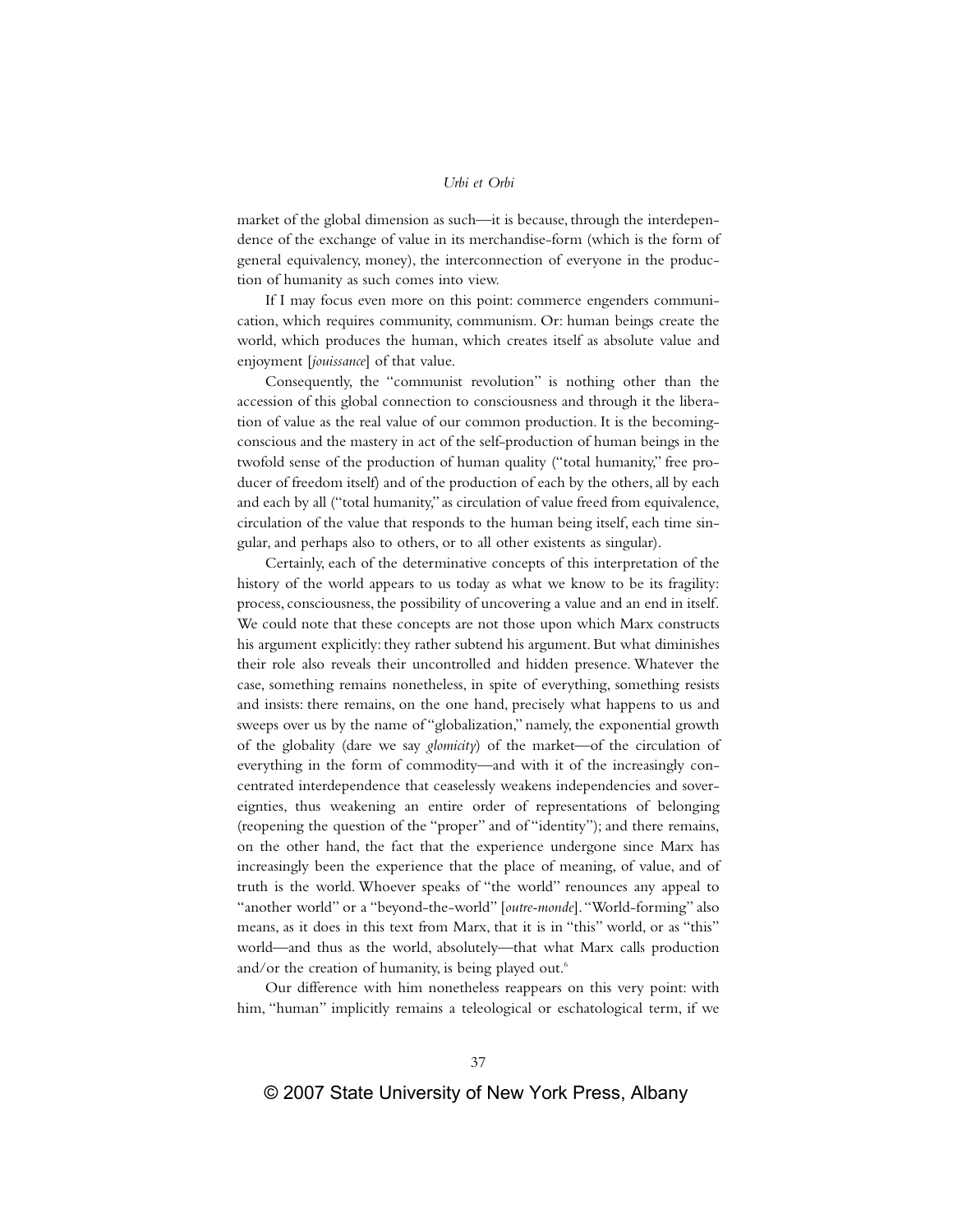understand by that a logic where the *telos* and/or the *eschaton* take the position and the role of an accomplishment without remainder. For Marx, the human being, as source and accomplishment of value in itself, comes at the end of history when it produces itself: the source must therefore end entirely spread out and accomplished. For us, on the contrary,"the human being" is reduced to a given principle, relatively abstract ("person," "dignity") and as such distinct from an actual creation. In truth, it is the figure of "the human being" and with it the configuration of "humanism" that are erased or blurred while we have, at the same time, the most compelling reasons not to replace them with (the figures of) "the overman" or "God."

It is, however, not certain that with Marx the teleo-eschatological logic is so strictly geared toward the accomplishment of a final value. In a sense, it is even the determination of such a finality that remains lacking in Marx (if the absence of a finality is a lack at all . . .)—and this is perhaps what produced all sorts of myth-producing interpretations. In Marx's entire text, nothing determines, in the end, any accomplishment except as, essentially open and without end, a freedom ("free labor") and a "private property" (that which is proper to each in the exchange of all). But what, since Marx, has nonetheless remained unresolved [*en souffrance*]—and we know what "suffering" means here—is precisely the grasping of a concrete world that would be, properly speaking, the world of the proper freedom and singularity of each and of all without claim to a world beyond-the-world or to a surplus-property (in another capital). Quite to the contrary, the world which, for Marx, could be the space of the play of freedom and of its common/singular appropriation—the infinity in act of proper ends—only appears to us as a bad infinite, if not as the imminence of a finishing that would be the implosion of the world and of all of us in it.

At this point, it is necessary to clarify the nature of absolute *value* in itself: the one that Marx designates as "value" pure and simple, not a use-value of which exchange-value is the phenomenal mask and social extortion or exploitation.<sup>7</sup>

Much attention is usually given to "commodity fetish," the concept and/or representation of which are certainly important; but this also risks fetishizing this "fetishism" and risks making it the open secret of commodity. Now we must distinguish two perspectives: the first is that of the phenomenality of value (of "meaning" or of "the human"), a phenomenality that the "fetish" can make us forget (by reducing it to a religious mystification)<sup>8</sup> that it probably pertains to a general law according to which value or meaning can only be (re)presented,<sup>9</sup> even if not strictly speaking "fetishized." The other perspective—the only one I will consider here—is the one that must consider value as such, the "thing in itself" behind the phenomenon.<sup>10</sup>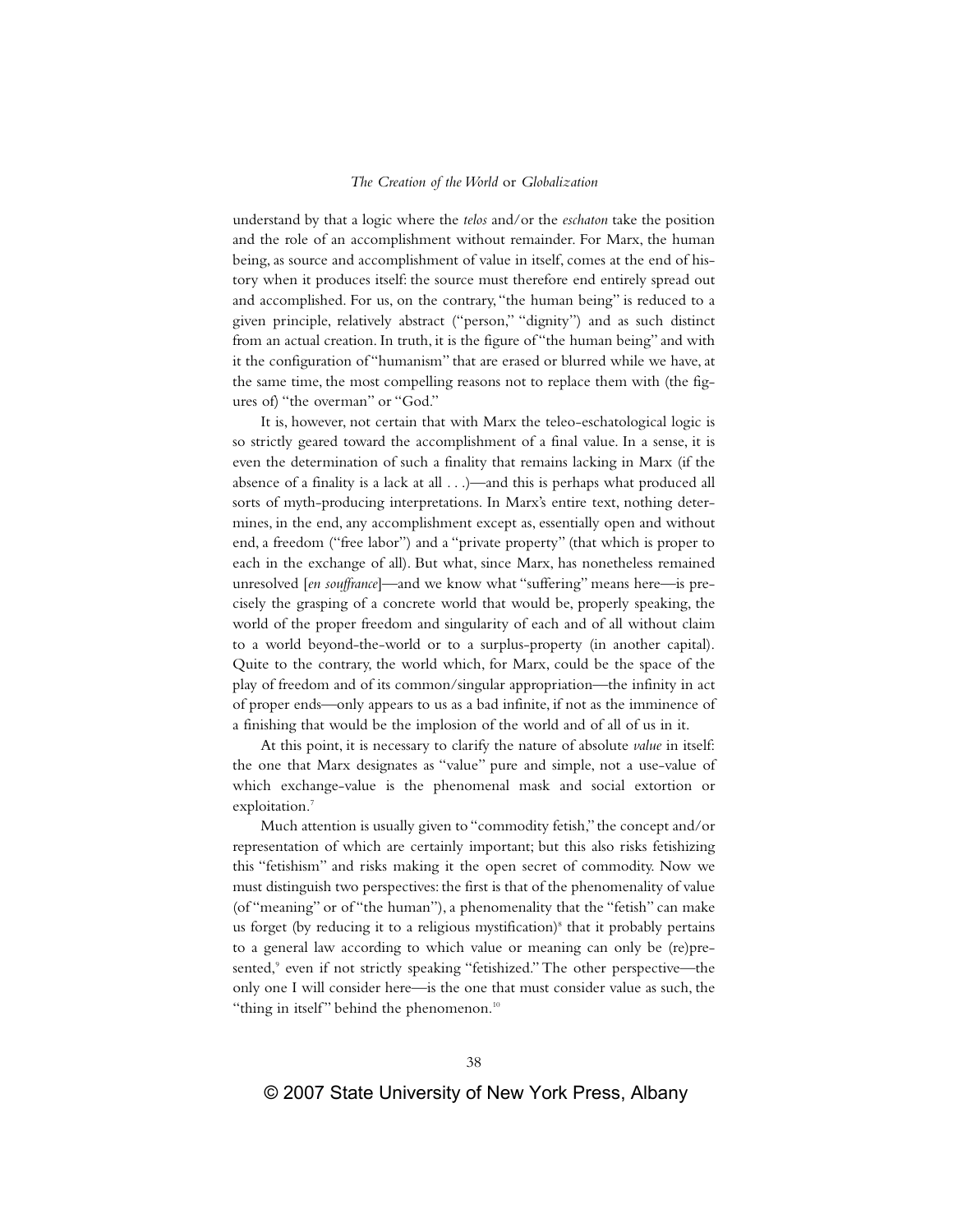Absolute value is, in fact, humanity incorporated in the product through work as human work. It is thus humanity producing itself by producing objects (or, I will return to this, creating itself by producing).<sup>11</sup> But what is humanity? What is the world as the product *of human beings*, and what is the human being insofar as it is *in the world* and as it *works* this world? What is the "spiritual richness" of which Marx speaks, which is nothing other than the value or meaning of human labor as human, that is to say, also,"free," but free to the extent that it is to itself its own end and that therefore it is neither value measured according to its use nor value giving itself as general equivalency (*it too is its own end*, but abstract and formal, a finality *for itself* . . .)? What is a value that is neither finalized nor simply equivalent to itself? What is a "human value" toward which the work refers, or whose trace it bears, without however signifying it and without covering it with a mystical veil? (This question, we note, amounts to asking:What is human value considered at a level beyond the reach of "humanism"?).<sup>12</sup>

Perhaps by considering its inverted figures one can approach this value. On September 11, 2001, we witnessed the collision, in the symptom and symbol of the clash, between the United States (summarized in the name, heavy with meaning, of "World Trade Center") and Islamic fanaticism, two figures of absolute value that are also—not surprisingly—two figures of monotheism. On the one hand, the God whose name is inscribed on the dollar, and on the other, the God in whose name one declares a "holy war." Of course, both Gods are instrumentalized. But I neglect here the examination of the instrumental logic that is latent, at least, in every religion. It remains that these two figures proceed from the same unique God (or from the same One taken as God) and expose the enigmatic sameness of the One that is, no doubt, always self-destructive: but self-destruction is accompanied by self-exaltation and an over-essentialization.

Let us keep in mind in any case that these two figures present absolute value as all-powerfulness and as all-presence of this all-powerfulness.Value is therefore first itself instrumentalized therein: it serves the reproduction of its own power, indefinitely, through spiritual or monetary capitalization. Value has value through this endless autistic process, and this infinite has no other *act* than the reproduction of its *potentiality* (thus in both senses of the word, power and potentiality). The "bad infinite," following Hegel, is indeed the one that cannot be *actual*.<sup>13</sup> On the contrary, the enjoyment of which Marx speaks, implies, as for any enjoyment, its actuality, that is to say, also the finite inscription of its infinity. It is not power that wills power, nor presence that insists in itself, but the suspension of will, the withdrawal, if not the fault, that marks enjoyment as enjoyment of a truth or of a sense, of a "spiritual wealth" or a "beatitude" in Spinoza's sense (that is to say, as an exercise, as the act of a relation to the totality of meaning or truth).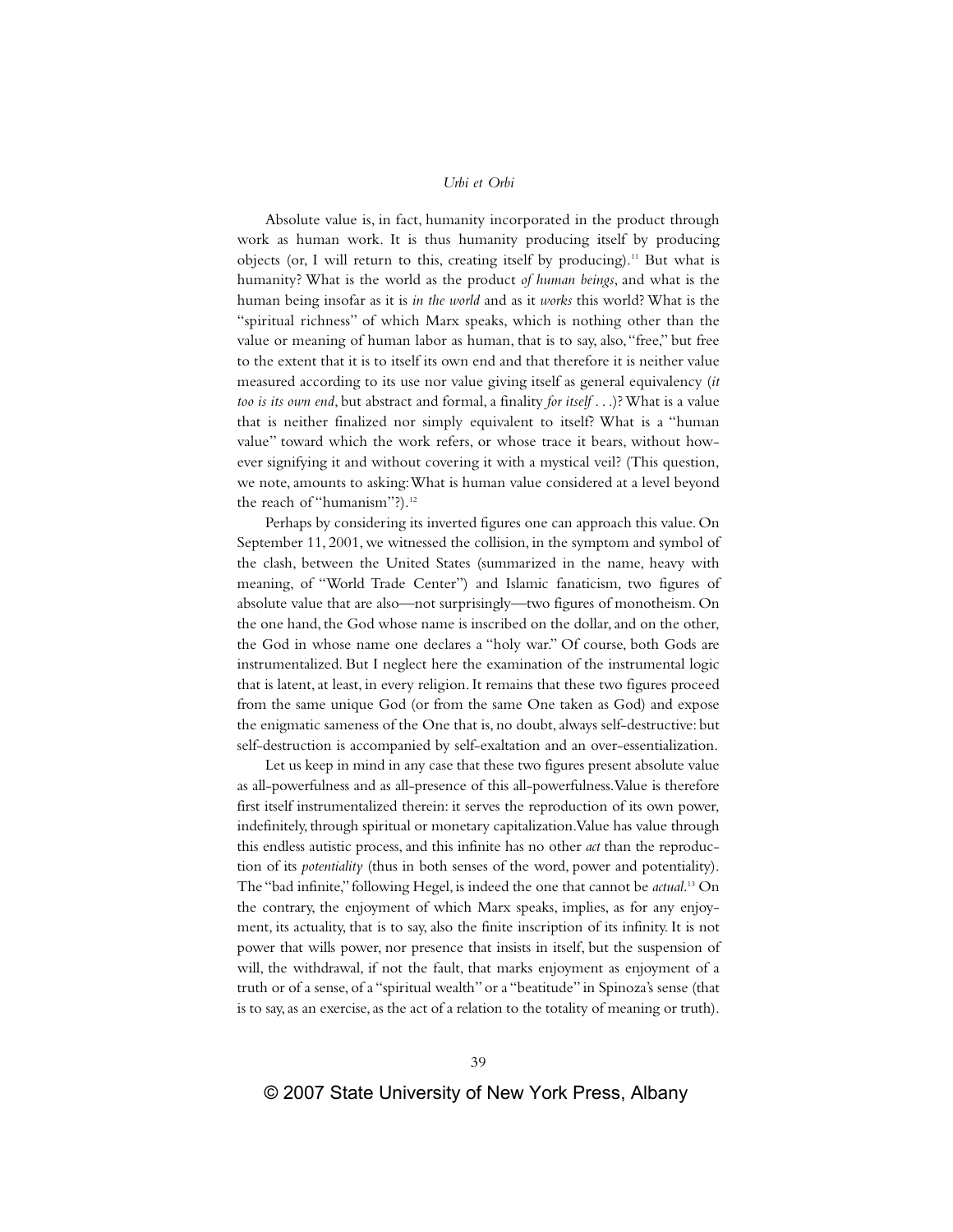Power founds itself on itself as if on a reason that is always sufficient with respect to its exercise, even if destructive and self-destructive. Enjoyment does not give an account of itself. It is in this actuality without reason or end (no doubt the "free labor" of which Marx spoke) that value can be incommensurable, unable to be evaluated, to the point of no longer being a "value" and becoming what the German calls *Würde*, beyond the *Wert*, and which we translate as "dignity."

The question posed by the world in formation is this one: how to do justice to the infinite in act, of which infinite potentiality is the exact reverse?

When the bad infinite appears to be clearly without end, completely unbound (having rid itself of its teleological humanism), then this question imposes itself, stark and blinding.To reverse an infinite into another, and potentiality into act, is what Marx calls "revolution." It is necessary, in the end, that the world has absolute value for itself—or else that it has no value whatsoever, as the two forms of all-powerfulness, which have nothing but contempt for the world, indicate. It is in the end necessary that the infinite reason that gives an account of itself allows the actual without-reason (or actual existence) to appear—or that it liquidates itself in its disastrously interminable process.

One may assume that the problem of the apprehending of the world (of its absolute value) is posed in the following way: the world takes place, it happens, and everything seems as if we did not know how to apprehend it. It is our production and our alienation. It is not an accident if, since Marx, the "world" and the "worldly" [*le mondial*] have remained uncertain determinations, overly suspended between the finite and the infinite, between a new and former world, between this world and an other: in short, one may assume that the "world" has fallen short of what it should be, of what it can be, perhaps of what it already is, in some way that we have not yet determined. And it is probably due as well to the fact that "the world" has been secondary to the concept of a world "view" (it was no accident that a *Weltanschauung* played by accident a major political and ideological role in Nazism). It is as if there was an intimate connection between capitalistic development and the capitalization of views or pictures of the world (nature + history + progress + consciousness, etc.—all "views" gathered in a picture whose composition henceforth is blurred and runs on the canvas).

A world "viewed," a represented world, is a world dependent on the gaze of a subject of the world [*sujet du monde*].A subject of the world (that is to say as well a subject of history) cannot itself be within the world [*être dans le monde*]. Even without a religious representation, such a subject, implicit or explicit, perpetuates the position of the creating, organizing, and addressing God (if not the addressee) of the world.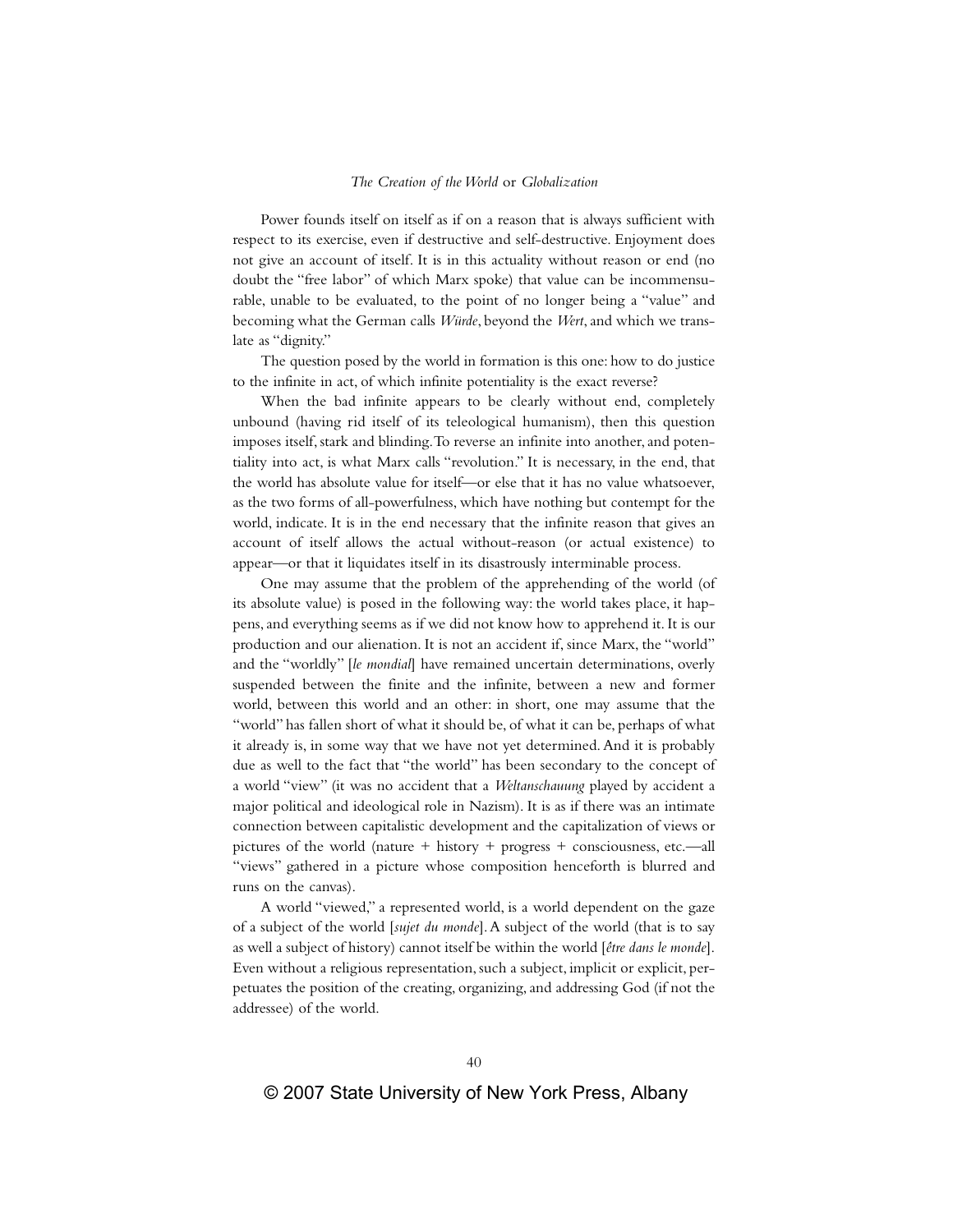And yet, remarkably, there is no need of a prolonged study to notice that, already in the most classical metaphysical representations of that God, nothing else was at stake, in the end, than the world itself, in itself and for itself. In more than one respect, it is legitimate to say that the great transcendent accounts of rationalism elaborated nothing else than the immanent relation of the world to itself: they questioned the being-world of the world. I only ask, in passing, that one reflect on the sense of "continual creation" in Descartes, on that of Spinoza's *Deus sive natura*, on the "vision in God" in Malebranche or on the "monad of monads" with Leibniz. It would not be inaccurate to say that the question of the world—that is to say, the question of the necessity and meaning of the world will have formed the self-deconstruction that undermines from within onto-theology.14 It is such a movement that made possible, after Kant who was the first to explicitly confront the world as such (and, in sum, did nothing else), not only the entry of the world into thought (as an object of vision), but its emergence as the place, the dimension and actuality, of thought: the space-time of meaning and truth. In this respect, Marx's insistence on the world—an insistence that emphasizes both the "worldwide" (coexistence) and the "worldly" (immanence)—is itself a decisive advance of the self-deconstructive gesture. (In this respect, and however paradoxical it may seem, it is indeed in Husserl and Heidegger that it continued, and as well as, albeit differently, in Bergson and Wittgenstein.)

In any case, the decisive feature of the becoming-world of the world, as it were—or else, of the becoming-world of the whole that was formerly articulated and divided as the nature-world-God triad—is the feature through which the world resolutely and absolutely distances itself from any status as object in order to tend toward being itself the "subject" of its own "worldhood"—or "world-forming." But being a subject in general means having to become oneself . . .

In order to grasp once more what is at stake in the question of the world as it presents itself to us in this way, let us consider the question of the concept in its simplest form:What is a world? Or what does "world" mean?

Briefly, I would say first: a world is a totality of meaning. If I speak of "Debussy's world," of "the hospital world," or of the "fourth world," one grasps immediately that one is speaking of a totality, to which a certain meaningful content or a certain value system properly belongs in the order of knowledge or thought as well as in that of affectivity and participation. Belonging to such a totality consists in sharing this content and this tonality in the sense of "being familiar with it," as one says; that is to say, of apprehending its codes and texts, precisely when their reference points, signs, codes, and texts are neither explicit nor exposed as such. A world: one finds oneself in it [*s'y trouve*] and one is familiar with it [*s'y retrouve*]; one can be in it with "everyone" ["*tout le monde*"],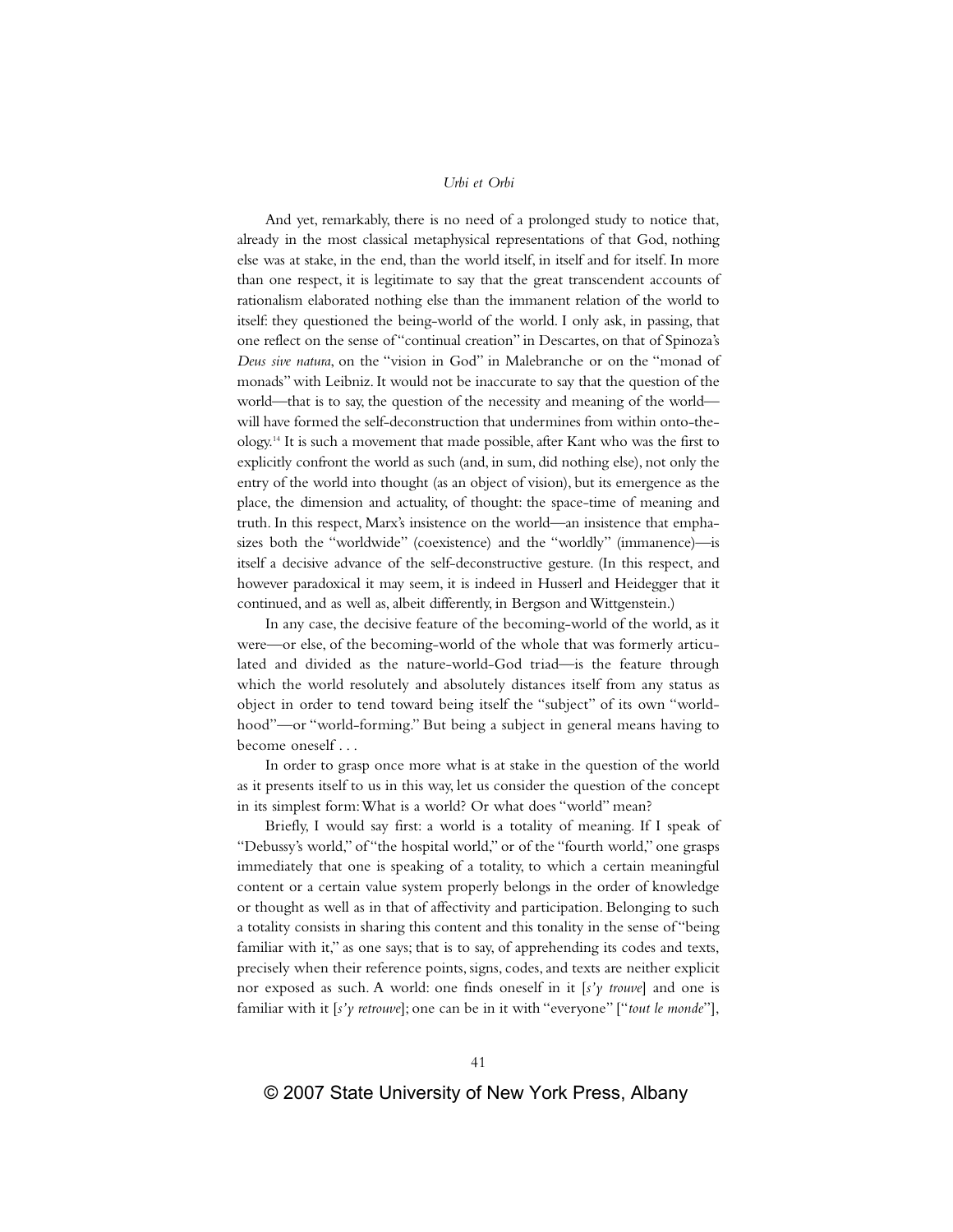as we say in French.A world is precisely that in which there is room for everyone: but a genuine place, one in which things can genuinely *take place* (in this world). Otherwise, this is not a "world": it is a "globe" or a "glome," it is a "land of exile" and a "vale of tears."

From this brief characterization a few implications follow.

First, a world is not a unity of the objective or external order: a world is never in front of me, or else it is not my world. But if it is absolutely other, I would not even know, or barely, that it is a world. (For instance, for me, a few fragments of Hittite art do not even suggest the *world* of that art.) As soon as a world appears to me as a world, I already share something of it: I share a part of its inner resonances. Perhaps this term *resonance* is capable of suggesting the issue at hand: a world is a space in which a certain tonality resonates. But that tonality is nothing other than the totality of resonances that the elements, the moments, and the places of this world echo, modulate, and modalize. This is how I can recognize a short passage from Bach or from Varese—but also a fragment from Proust, a drawing from Matisse, or a Chinese landscape.

(It can be noted, provisionally, that it is no accident that art provides the most telling examples: a world perhaps always, at least potentially, shares the unity proper to the work of art.That is, unless it is the opposite, or rather, unless the reciprocity between "world" and "art" is constitutive of both.This also concerns the Marxist's "enjoyment" of universal humanity.)

It follows from this that a world is a world only for those who inhabit it. To inhabit is necessarily to inhabit a world, that is to say, to have there much more than a place of sojourn: its place, in the strong sense of the term, as that which allows something to properly take place. To take place is to properly arrive and happen [*arriver*]; it is not to "almost" arrive and happen and it is not only "an ordinary occurrence." It is to arrive and happen as proper and to properly arrive and happen to a subject.What takes place takes place in a world and by way of that world. A world is the common place of a totality of places: of presences and dispositions for possible events.

Presence and disposition: sojourn and comportment, these are the senses of the two Greek words *ethos \* and *ethos*, which contaminate each other in the motif of a stand, a "self-standing" that is at the root of all ethics. In a different manner yet oddly analogous, the Latin terms *habitare* and *habitus* come from the same *habere*, which means first "standing" and "self-standing," to occupy a place, and from this to possess and to have (*habitudo* had meant a "manner of relating to . . ."). It is a having with a sense of being: it is a manner of being there and of standing in it.A world is an ethos, a *habitus* and an inhabiting: it is what holds to itself and in itself, following to its proper mode. It is a network of the selfreference of this stance. In this way it resembles a subject—and in a way, with-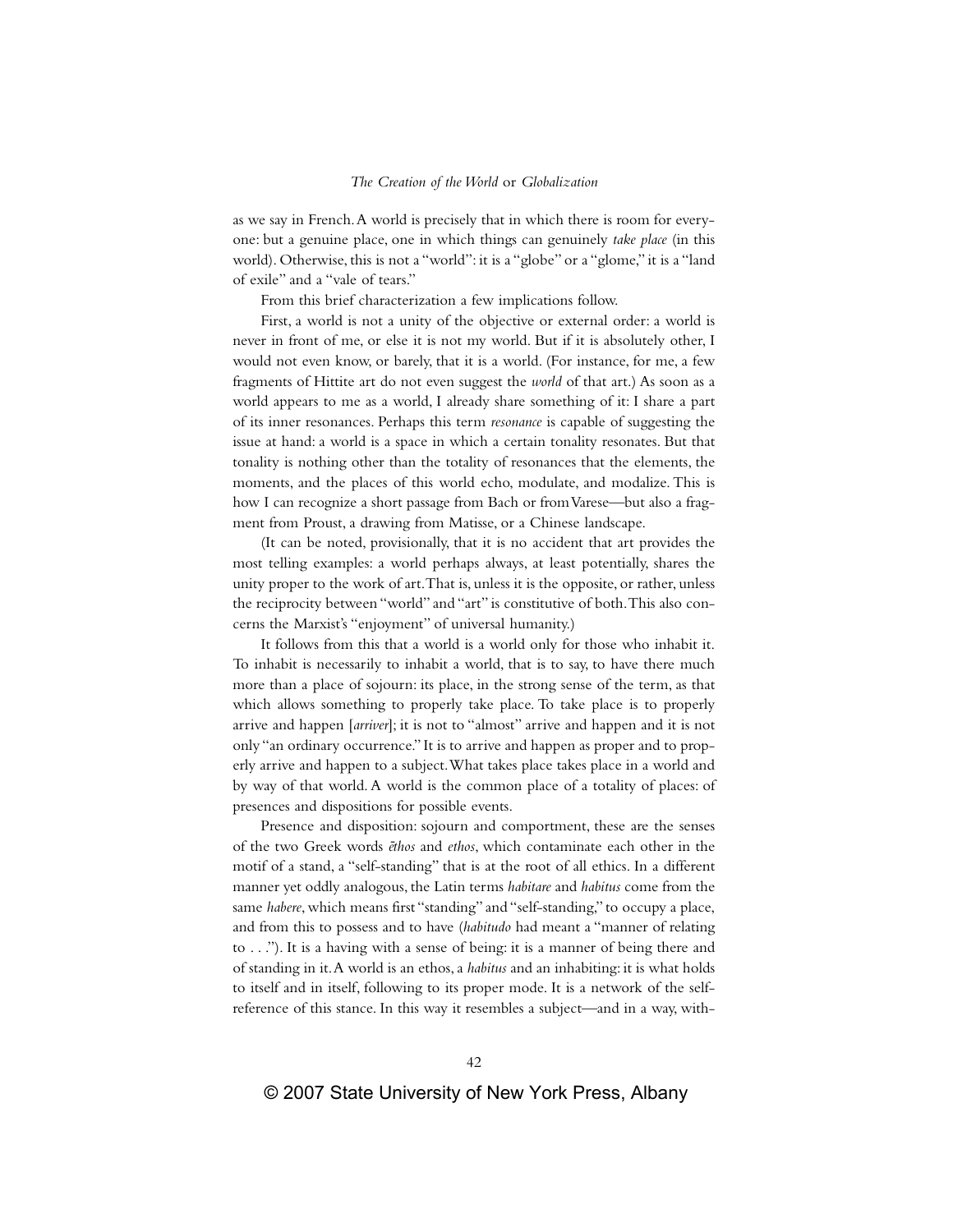out a doubt, what is called a subject is each time by itself a world. But the measure or the manner of a world is not that of a subject if the latter must presuppose itself as substance or as prior support of its self-reference.The world does not presuppose itself: it is only coextensive to its extension as world, to the spacing of its places between which its resonances reverberate. (If a subject supposes itself, it subjects itself to its supposition. It can thus only presuppose itself as not subjected to any supposition. It is still, no doubt, a presupposition: thus, precisely, we can say as well that the world presupposes itself as not subjected to anything other, and that is the destiny of the so-called "modern" world.We could thus say that it presupposes itself only, but necessarily, as its own *revolution*: the way it turns on itself and/or turns against itself.)

Thus, the meaning of the world does not occur as a reference to something external to the world. It seems that meaning always refers to something other than what it is a matter of giving a meaning to (as the meaning [*sens*] <sup>15</sup> of the knife is in the cutting and not in the knife). But thought in terms of a world, meaning refers to nothing other than to the possibility of the meaning of this world, to the proper mode of its stance [*tenue*] insofar as it circulates between all those who stand in it [*s'y tiennent*], each time singular and singularly sharing a same possibility that none of them, any place or any God outside of this world, accomplishes.

The stance of a world is the experience it makes of itself. Experience (the *experiri*) consists in traversing to the end: a world is traversed from one edge to the other, and nothing else. It never crosses over these edges to occupy a place overlooking itself.Time has passed since one was able to represent the figure of a *cosmotheoros*, an observer of a world. And if this time has passed, it is because the world is no longer conceived of as a representation.A representation of the world, a worldview, means the assigning of a principle and an end to the world. This amounts to saying that a worldview is indeed the end of the world as viewed, digested, absorbed, and dissolved in this vision.The Nazi *Weltanschauung* attempted to answer to absence of a *cosmotheoros*.And this is also why Heidegger in 1938, turning against this Nazism, exposed the end of the age of the *Weltbilder*—images or pictures of the world.<sup>16</sup>

The world is thus outside representation, outside its representation and of a world of representation, and this is how, no doubt, one reaches the most contemporary determination of the world. Already with Marx, there was an exit from representation that was prescribed by the world as the unfolding of a production of men by themselves (even if, with Marx, this production retains features of representation).

A world outside of representation is above all a world without a God capable of being the subject of its representation (and thus of its fabrication, of its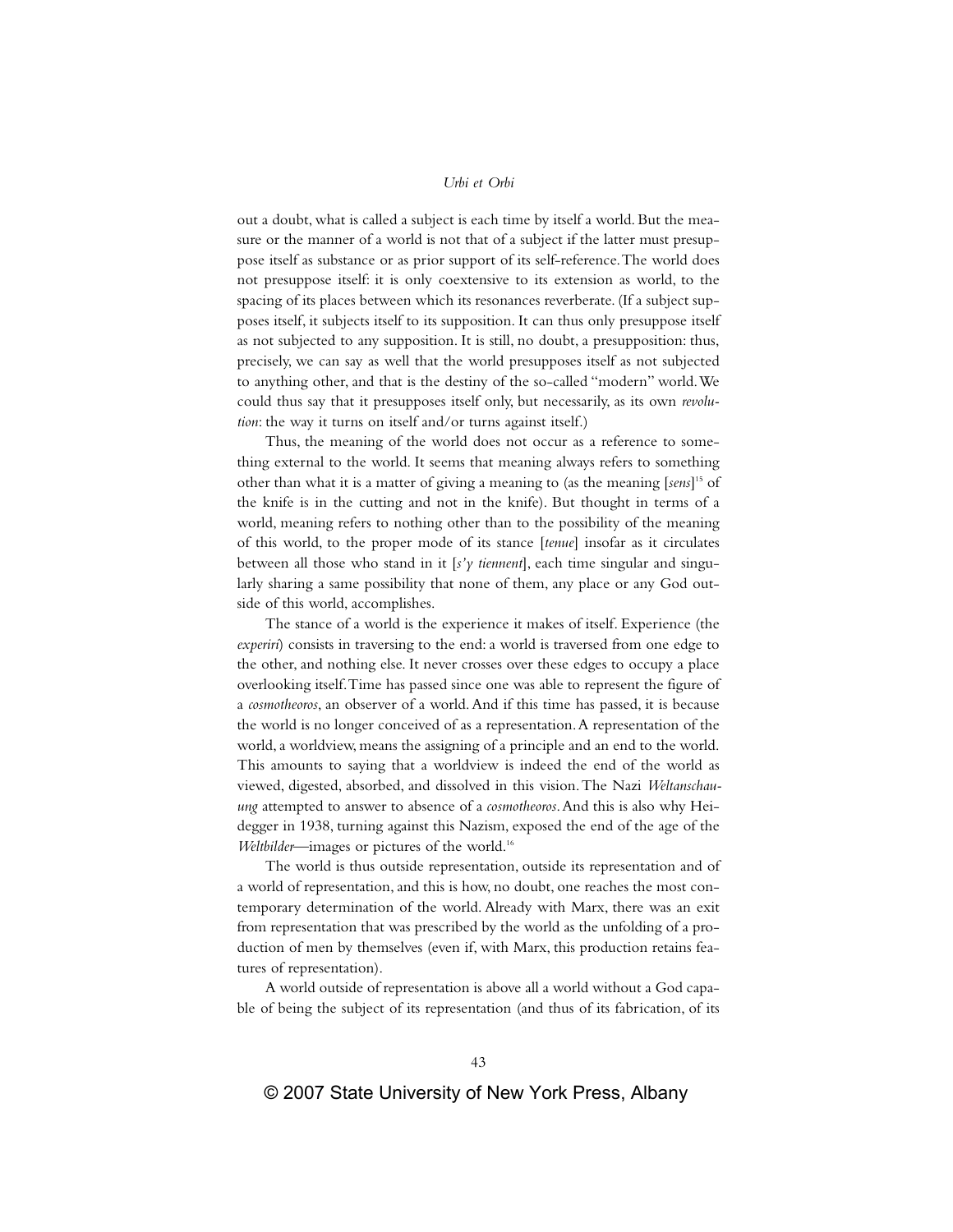maintenance and destination). But already, as I indicated, the God of metaphysics merged into a world. More precisely, the "God" of onto-theology was progressively stripped of the divine attributes of an independent existence and only retained those of the existence of the world considered in its immanence, that is to say, also in the undecidable amphibology of an existence as necessary as it is contingent. Let us recall, for instance, Spinoza's God, the "immanent cause of the world," or Leibniz's God, which created "the best of all possible worlds," that is to say, was limited to being a reason internal to the general order of things. The God of onto-theology has produced itself (or deconstructed itself) as subject of the world, that is, as world-subject. In so doing, it suppressed itself as God-Supreme-Being and transformed itself, losing itself therein, in the existence for-itself of the world without an outside (neither outside of the world nor a world from the outside).The speculative *Weltgeist* mocked by Marx becomes—and becomes with Marx himself—*Welt-Geist* or *Geist-Welt*: no longer "spirit of world" but rather world-spirit or spirit-world.

From this very fact, the existence of the world was at stake as absolute existence: its necessity or its contingency, its totality or incompleteness, became the inadequate terms of a problem,a problem that God's disappearance transformed completely. Correlatively, being "in" [*dans*] the world could no longer follow a container topology, any more than the world itself was found "within" something other than itself.This is how being-within-the-world [*être-dans-le-monde*] has become being-in-the-world [*être-au-monde*].This preposition *au* [in] represents, in French, what encapsulates the problem of the world.

To be more precise, one should add:"world-forming" [*mondialisation*] was preceded by a "world-becoming" [*mondanisation*]. This means that the "worldly" world of Christianity, the world as created and fallen, removed from salvation and called to self-transfiguration, had to become the site of being and/or beings as a whole, reducing the other world therein. But, as we will see, it is from the feature of "creation" that an inscription is thus transmitted to the global world—while the internal demand of a transfiguration is transferred to the "worldly" world. For the moment, we could say: world-becoming engages a displacement of value, and world-forming a displacement of production. But neither aspect of the process is a mere "secularization" of the theological: it is complete displacement of the stakes.The world does not replay the roles of the theological script for its own purpose: it displaces everything in another script, which precisely lacks a scene that is given or laid out in advance.<sup>17</sup>

This brief metaphysical excursus only has a very specific function here: that of showing that "the world," in our philosophical tradition, has come to be identified firstly with the totality of beings that longer refers logically to any other being (to no other world: for a God distinct from the world would be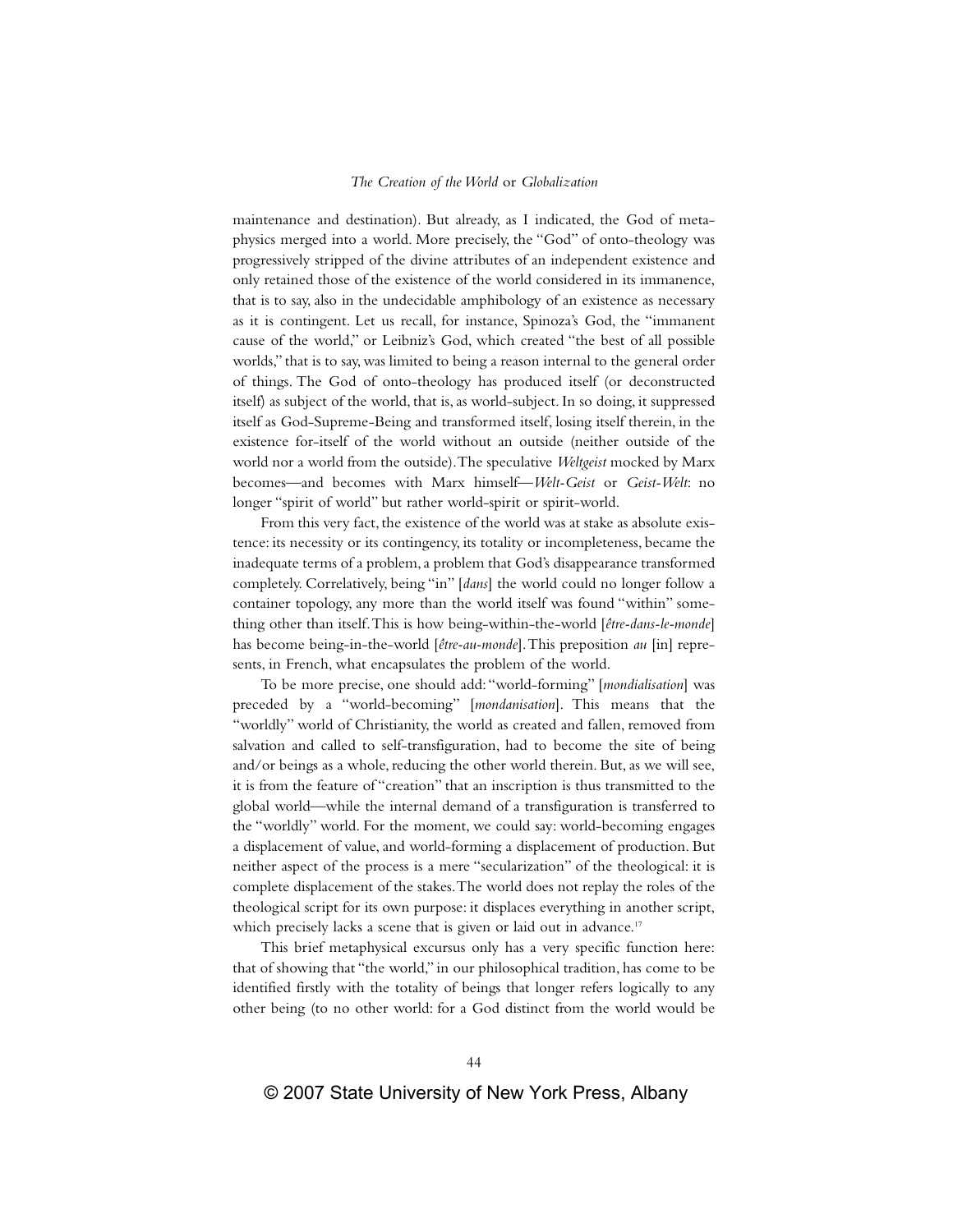another world), and secondly, identified with the question, enigma or the mystery of the *raison d'être* of such a totality. If it is necessary without being the effect of a superior reason (or will), what is that necessity? But if it is not necessitated by anything, isn't it then contingent?—and in this case where does the fortuitous errancy of this existence go?

And if our world is neither necessary nor contingent, or if it is both at once, what does that mean? More generally, how does one disentangle oneself from this conceptual couple? Perhaps by considering a fact without referring it to a cause (neither efficient nor final).The world is such a fact: it may well be that it is the only fact of this kind (if it is the case that the other facts take place within the world). It is a fact without reason or end, and it is our fact.To think it, is to think this factuality, which implies not referring it to a meaning capable of appropriating it, but to placing in it, in its truth as a fact, all possible meaning.

Marx's text cited earlier can be replaced within the horizon of this problematics in several ways. It is first possible to see in these lines the reflection of a sort of inverted onto-theology, where the immanent cause of a world existing in itself eternally (like the matter of/from which it is made: one should look here at Marx's studies on Epicurean materialism) is the production of humanity itself represented as the final and total accomplishment of self-production (total man would almost be the accomplished self-production of matter as the condition and force of production). But it is also possible—and it is even in some respect necessary—to interpret it differently: indeed, if the production of total humanity—that is, global humanity, or the production of the humanized world—is nothing other than the production of the "sphere of freedom," a freedom that has no other exercise than the "enjoyment of the multimorphic production of the entire world," then this final production determines no genuine end, nor *telos* or *eschaton*. It is indeed not determined by the self-conception of humanity and of world, but rather by a beyond of production itself, here named "enjoyment."

Enjoyment—in whatever way one wants to understand it, and whether one stresses a sexual connotation (by borrowing from a Lacanian problematic of the "real," if you will, something I do not want to explore further here) or by stressing the Spinozist's joy, or mystical "union" (are these two senses that different? It is not certain . . .)—enjoyment, therefore, is what (if it "is" and if it is "something")18 maintains itself beyond either having or being in the same way that it unfolds beyond or before activity and passivity.

By identifying this enjoyment of the global production of humanity, Marx indicates an excess with respect to production as well as with respect to possession (and this is perhaps that very thing which he tried to call later "individual property," once again, neither private nor collective). Note—a troubling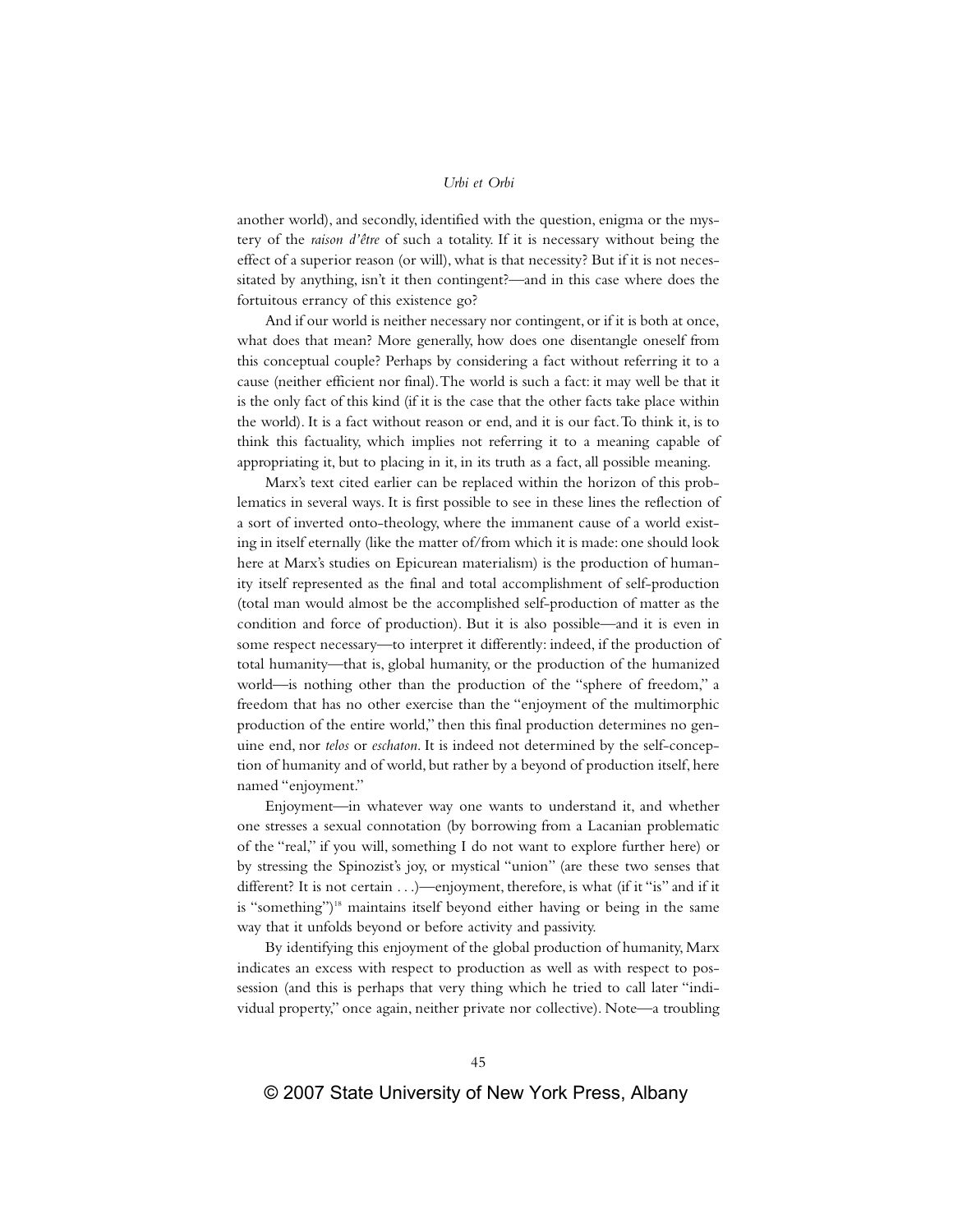circumstance—that such an excess of enjoyment (and enjoyment is excessive or it is not enjoyment) constitutes something like the exact parallel of profit that is the law of capital, but a parallel that inverts the sign of surplus-production. This is the case in the sense that the extortion of surplus-value profits from the value created by the work to deposit it in the account of the accumulation in general equivalency (according to the law of an indefinite addition, the principle of which is also excessive, but an excess whose *raison d'être* is accumulation, the end/goal being to indefinitely reproduce the cycle of production and alienation). In that sense enjoyment would be shared appropriation—or appropriating sharing—of what cannot be accumulated or what is not equivalent, that is, of value itself (or of meaning) in the singularity of its creation. But sharing singularity (always plural) means to configure a world, a quantity of possible worlds in the world.This configuration (features, tones, modes, contacts, etc.) allows the singularities to expose themselves.

The extortion or the exposition of each to the others: the most important is not to say,"Here is the decisive alternative!" (which we already know).What matters is to be able to think how the proximity of the two "ex-,"or this twofold excess is produced, how the same world is divided in this way.

In a way, profit and enjoyment thus placed back to back behave like two sides of the infinite: on the one hand, the infinite that Hegel called "bad," the infinite of the interminable growth of accumulation, the cycle of investment, of exploitation and reinvestment (one could say that it is the cycle of infinite wealth as it began when the world, becoming precapitalistic, came out of the order in which wealth was accumulated for its shine rather than for its reproduction), $19$  on the other hand the actual infinite, the one by which a finite existence accedes, as finite, to the infinite of a meaning or of a value that is its most proper meaning and value.

I do not at all find it unreasonable to say that this perspective, which can seem perfectly abstract or idealistic, distant from harsh reality, is precisely what would be capable of diagnosing that which secretly drives our world insofar as it seems surrendered to an infinitely unruly unleashing of appetites of enjoyment: some moved by the drive of exponential accumulation, others provoked by the strategies of production that are subjugated to this drive. Under the unruly unleashing of the bad infinite (an unruly unleashing rightly called "deregulation" in free-market thinking!) that regulates itself according to the indefinite as such, there is a secret desire for the actual infinite: a desire for absolute value. Now it is manifest—it is even what current times render each day more manifest—that no abstract value, no equivalence nor any given representation of human beings or of world (or of another world), can satisfy this expectation. One does not enjoy the human being of humanism, or, if you pre-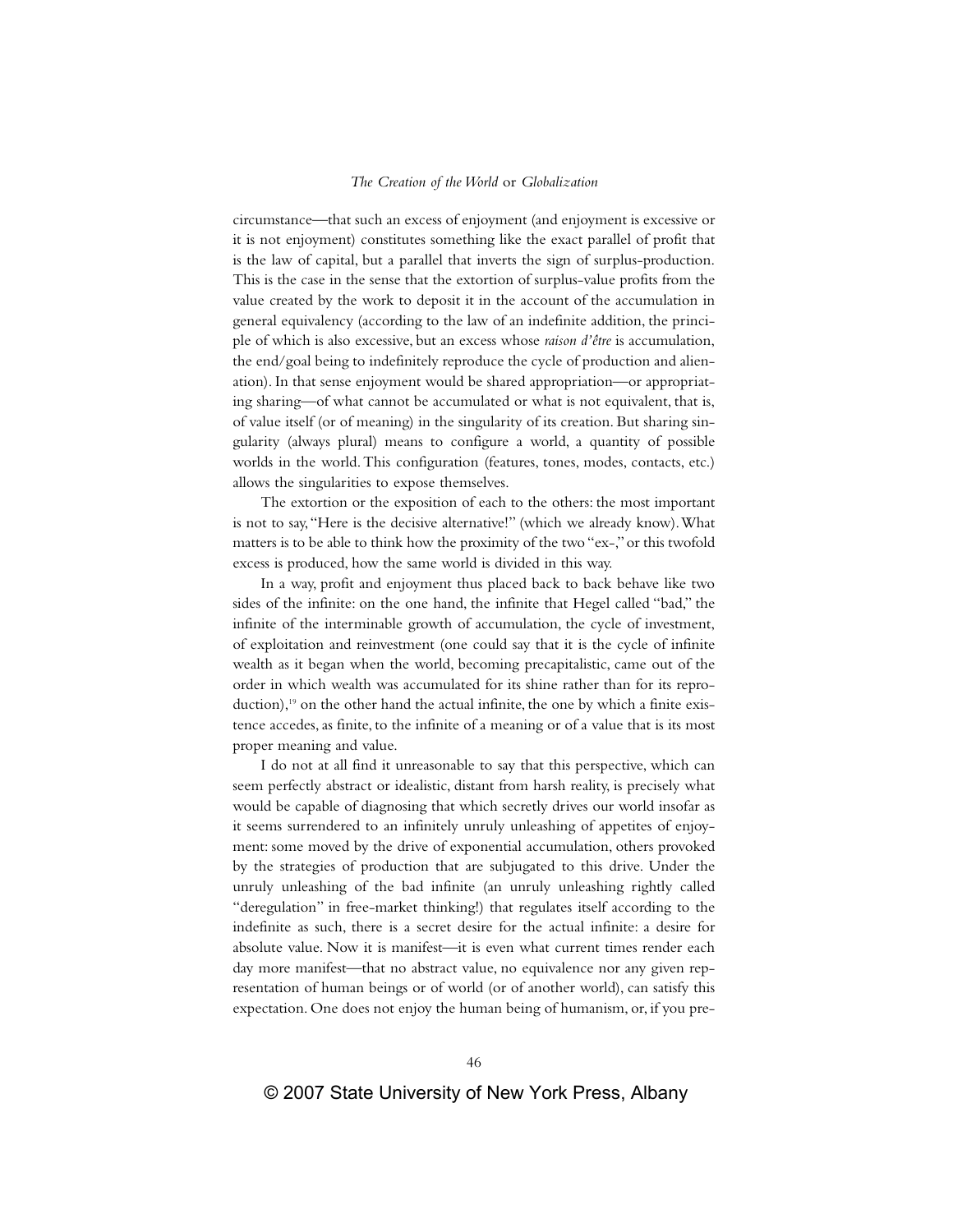fer, the human being of humanism does not have joy: it is *par excellence* the human without joy, it does not even know tragic joy (let us say, in one word, the joy of knowing oneself to be finite) and it knows neither the mystical joy (that of effusion) nor the Spinozist and Nietzschean joy (let us say, the one of knowing oneself *hic et nunc* infinite and eternal).

How can this be considered in an actual relation with the world, or rather with what happens to us as a dissipation of the world in the bad infinite of a "globalization" in a centrifugal spiral behaving like the expanding universe described by astrophysics, all the while doing nothing else than circumscribing the earth more and more in a horizon without opening or exit? How are we to conceive of, precisely, a world where we only find a globe, an astral universe, or an earth without sky (or, to cite Rimbaud and reversing him, a sea without a sun)?

It at least supposes one founding condition. This condition is nothing else than the following: it is a matter of being able to take completely and seriously into account the determination of *world*, in a way that has perhaps never taken place in our history—but for which our history today would offer the possibility.

If the world, essentially, is not the representation of a universe (*cosmos*) nor that of a here below (a humiliated world, if not condemned by Christianity), but the excess—beyond any representation of an *ethos* or of a *habitus*—of a stance by which the world stands by itself, configures itself, and exposes itself in itself, relates to itself without referring to any given principle or to any determined end, then one must address the principle of such an absence of principle directly. This must be named the "without-reason" of the world, or its absence of ground. It is not a new idea to say that the world is "without reason" or that it is exclusively and entirely its own reason.We know quite well that it is found in Angelus Silesius ("the rose grows without reason"), but one does not always notice how it works within all the great formulations of the most classical rationalism, including and especially when they are trying to find and posit a "principle of reason" for all things. $20$ 

If I say that this thought works within the consciousness and the unconscious of the West, I mean that it is indeed an actual work, transformative and productive of value—a value that capital is not able, in spite of everything, to commodify without remainder: the value of the world, or more precisely the value of "world," the value of being-world and of being-in-the-world as significance or as a resonance without reason.

But if capital is not able to absorb all significance in the commodity, although it aims at nothing other, that is perhaps also because it does not entirely come from the commodity alone: what precedes capital is wealth as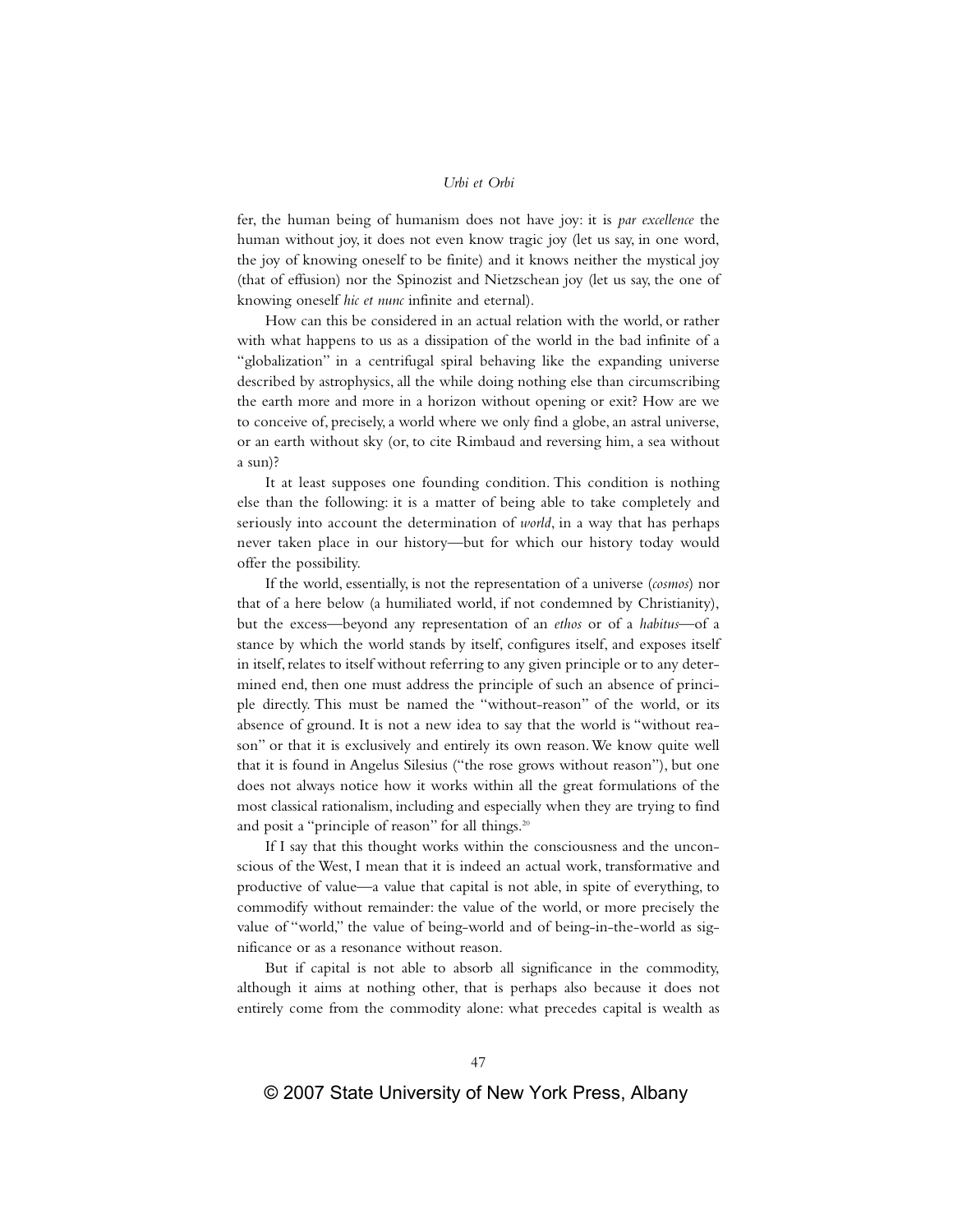glitter, the wealth that does not produce more wealth, but which produces its own splendor and its own opulence as the glow of a meaning in which the world is wrapped (but also blinded and suffocated by its glitter—at the same time that such glitter is captured by the hierarchy). Capital converts the glitter into an accumulation that produces a wealth that is defined by its own (re)productivity: in this way, it transforms the brilliance into the indefinite process of a meaning that is always to come or always lost, and synonymous with enrichment. One could say that wealth loses in power of meaning what it gains as power of accumulation. One should never forget that the word *wealth* originally designated the order of power and greatness, the order of magnificence in the noble sense of the term:<sup>21</sup> the so-called grandeur of the soul, perhaps its glory and exaltation. One can also recall that it is no accident if the signs of this spiritual greatness, in the beginnings of the proto-capitalist West, shift from wealth to Christian or philosophical poverty.

In this inversion of signs and in the henceforth interminably ambivalent relation that the West maintains with money (and commerce, finance, etc.), it is not only the beginning of the capitalist transformation of society that is at stake. It is also the more secret, and tricky movement by which, in capital, a change in the nature of "wealth" is accompanied by placing grandeur in reserve (in secret), that is, by placing *value* in the "valorous" sense of the word. Value becomes both the remainder and the excess of capital, or the foreign body that weakens and undermines it from within, as the other of its "political economy," like the super-economy or an-economy that must reveal its gap and its violent demand there. It is that absolute value of value,<sup>22</sup> and nothing else, that erupts anew in Marx's work.

(But this is also why, far from submitting history, culture and the humanity of human beings to an economic causality, and "superstructure" to "infrastructure," Marx analyzes, on the contrary, the way in which the transformations of value—that is to say, the transformations of the evaluation of value (or of sense, or of truth)—make economic and social transformations possible, etc. In the transformations of the evaluation of value, which are the transformations of the production of the ways of life, the technological and cultural processes are inextricably joined and in reciprocal relation. Marx did not reverse the supposed "Hegelian" history from an ideal determination to a material determination: he suppressed all determinations except that of the production of humanity by itself, a production that is itself precisely determined by nothing other.)

Today, wealth as a quantity that can be capitalized is identical to the infinite poverty of the calculable quantities of the market. But that same market also produces a growing order of symbolic wealth—wealth of knowledge and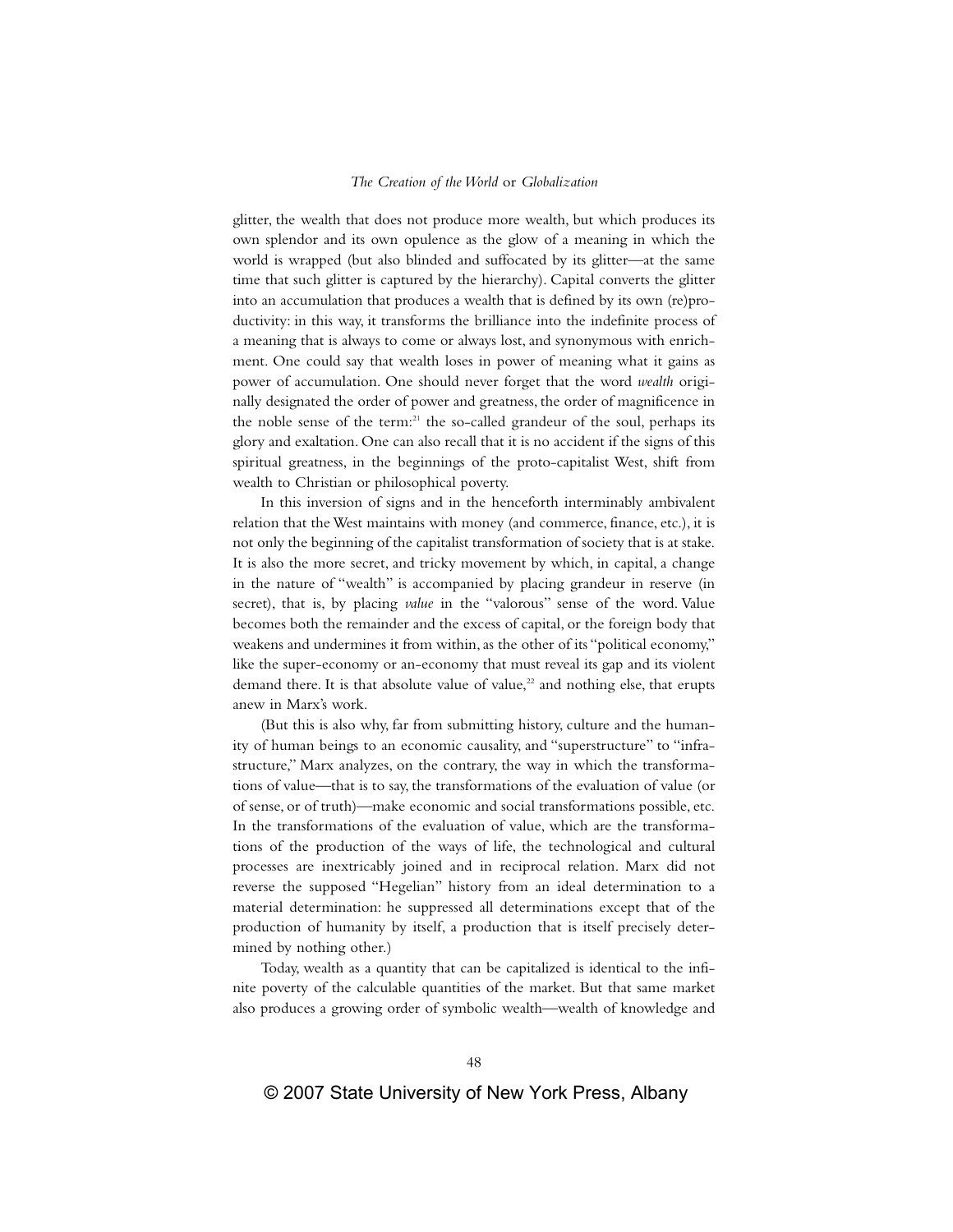significance such as those which, despite their submission to commodities, made the greatest culture of modern times, and such as those which seem to be invented today as a giant productivity that disseminates sense (symbols, signs, modes, schemes, rhythms, figures, sketches, codes for all gains and losses, in all senses, if I may say so). It could well be that capital—and perhaps its own capital, its head and reserve, the primitive accumulation of its own sense—appears in its insignificance and disseminates in a novel significance, violently disseminating all signification in order to demand the forcing or breaching of a sense yet to be invented: the sense of a world that would become rich from itself, without any reason either sacred or cumulative.

Thus, we propose a hypothesis with respect to an internal displacement of technology and capital that would make an inversion of signs possible: the insignificant equivalence reversed into an egalitarian, singular, and common significance.The "production of value" becomes the "creation of meaning."This hypothesis is fragile, but perhaps it is a matter of grasping it, not as an attempt at a description, but as a will to act. However, such an inversion of signs would not remain a simple formal inversion, if the "signs" were the indexes of an evaluation: it would be a matter of a general reevaluation, of an *Umwertun*g on which Marx and Nietzsche would finally concur. On the other hand, such a possibility must not be the object of a programmatic and certain calculation. Such certainty of a prediction would immediately render the *Umwertung* sterile and would predetermine its projects, its representations and, why not, its party with its operatives. . . . It must be a possibility of the impossible (according to a logic used often by Derrida), it must know itself as such, that is to say, know that it happens also in the incalculable and the unassignable. This does not mean that the possibility of the impossible remains formal or constitutes a transcendental with no relevance to any experience. It must devote itself to being actual, but the aim of actuality must take into account, at the same time, a boundless leap outside of the calculable and controllable reality.After all, the transcendental is also, always, that which constitutes conditions of possibility of experience, while at the same time *rendering impossible the subject of that experience* as itself an empirical subject.Willing the world, but not willing a subject of the world (neither substance nor author nor master), is the only way to escape the un-world.And the materialism of actuality—of the concrete life of human beings—must here conceive of matter as impenetrable, namely as the impenetrability of the truth of the world, the "meaning of the world" being the passion of this truth.

It would thus be a matter of producing and/or of allowing for a wealth to be given that would be enriched only by the splendor of such a meaning and that, in this way, would also be "poverty," if this word does indeed designate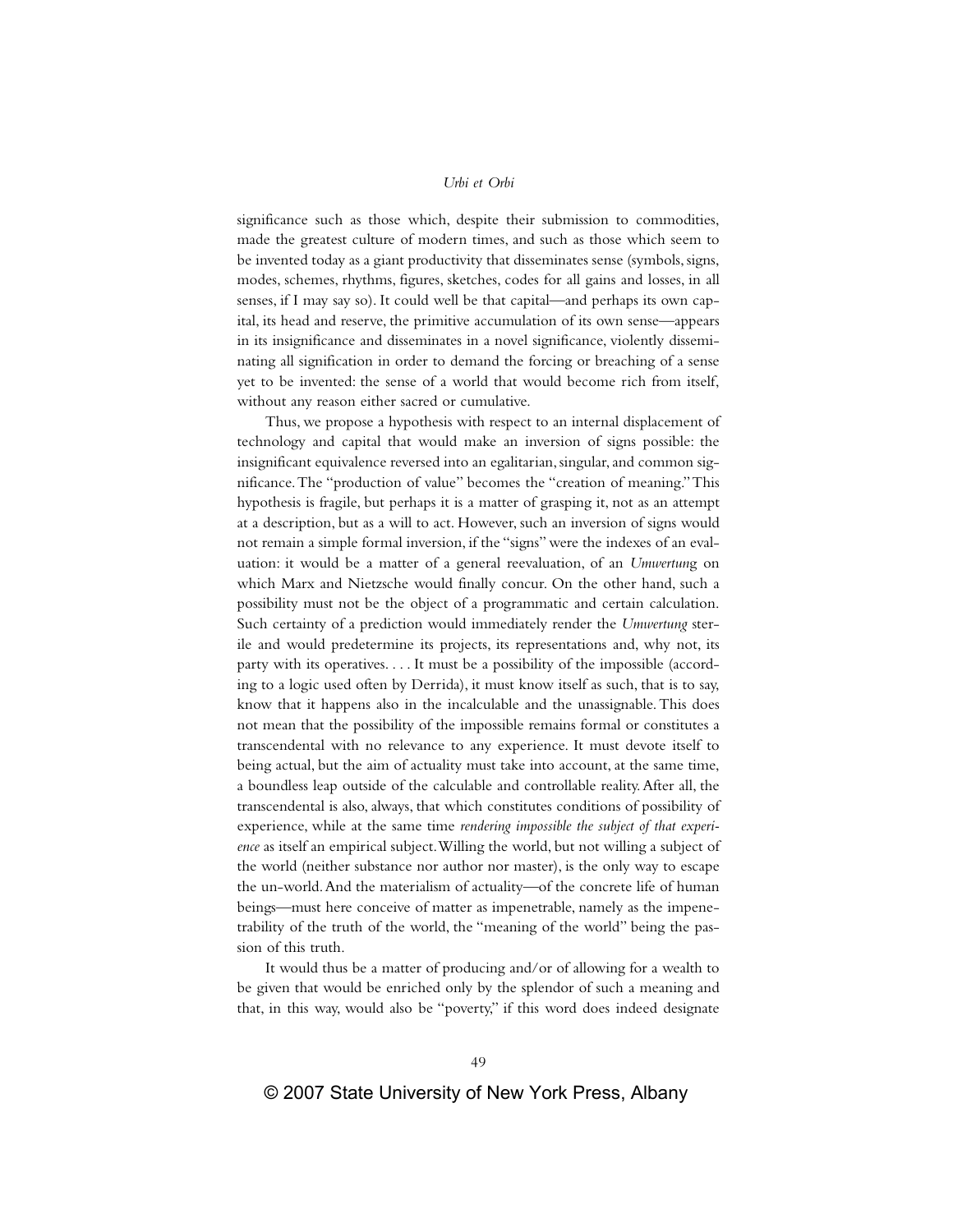since the beginning of the West—not by accident—not the misery resulting from spoliation, but the *ethos* (and also the *pathos*), the value of which does not derive from ownership (of something or of oneself) but in abandonment. Poverty, or the being-abandoned—in all the complex ambivalence of these two senses: abandoned *by* and abandoned *to*. (One could show the emergence of a triple figure of poverty in this sense: philosophical-Greek, Jewish, or Roman.)

The three aspects of wealth would be: glitter, capital, dissemination, and they would constitute three moments of the body: the glorious and hieratic body of the Gods, the working body subjugated to the speculative spirit, the body exposed to contact with all bodies: a world of bodies, a world of senses, a world of being-*in*-the-world. But it goes without saying that these moments do not simply succeed each other like so many stages of a process, or like the ages of the world. It is their coexistence and their conflict that needs to be thought.

What is most troubling about the modern enigma—for specifically this is what constitutes the modern and which makes it, for the last three centuries, an enigma for itself, which even defines the modern as such an enigma, without any need to speak of the "postmodern"—is that the without-reason could take the form both of capital and of the mystical rose that represents the absolute value of the "without-reason." One could almost be tempted, even beyond the wildest imaginations of today's free market capitalists, to present the rose as the ultimate revelation of the secret of capital—a revelation that projected, it is true, until the indefinable end of perpetual reinvestment. Others would be tempted—and we all are today, more or less—to reveal, on the contrary, that the secret of the rose and of capital together occurs like an unprecedented geopolitical, economic, and ecological catastrophe, globalization as the suppression of all world-forming of the world.

It is in all respects not only reasonable, but also required by the vigor and rigor of thought, to avoid recourse to representations: the future is precisely what exceeds representation. And we have learned that we must grasp the world once more outside of representation.

Now, in order to distance such thinking of the world from representation, there is no better way than this one: to grasp the "world" once more according to one of its constant motifs in the Western tradition—to the extent that it is also the tradition of monotheism—namely, the motif of creation.

To appropriate this motif, I must take a preliminary precaution, but in an elliptical manner."Creation" is a motif, or a concept, that we must grasp outside of its theological context. Let me indicate how this can be done schematically: as I have previously suggested, it is theology itself that has stripped itself of a God distinct from the world. At the end of monotheism, there is world without God, that is to say, without another world, but we still need to reflect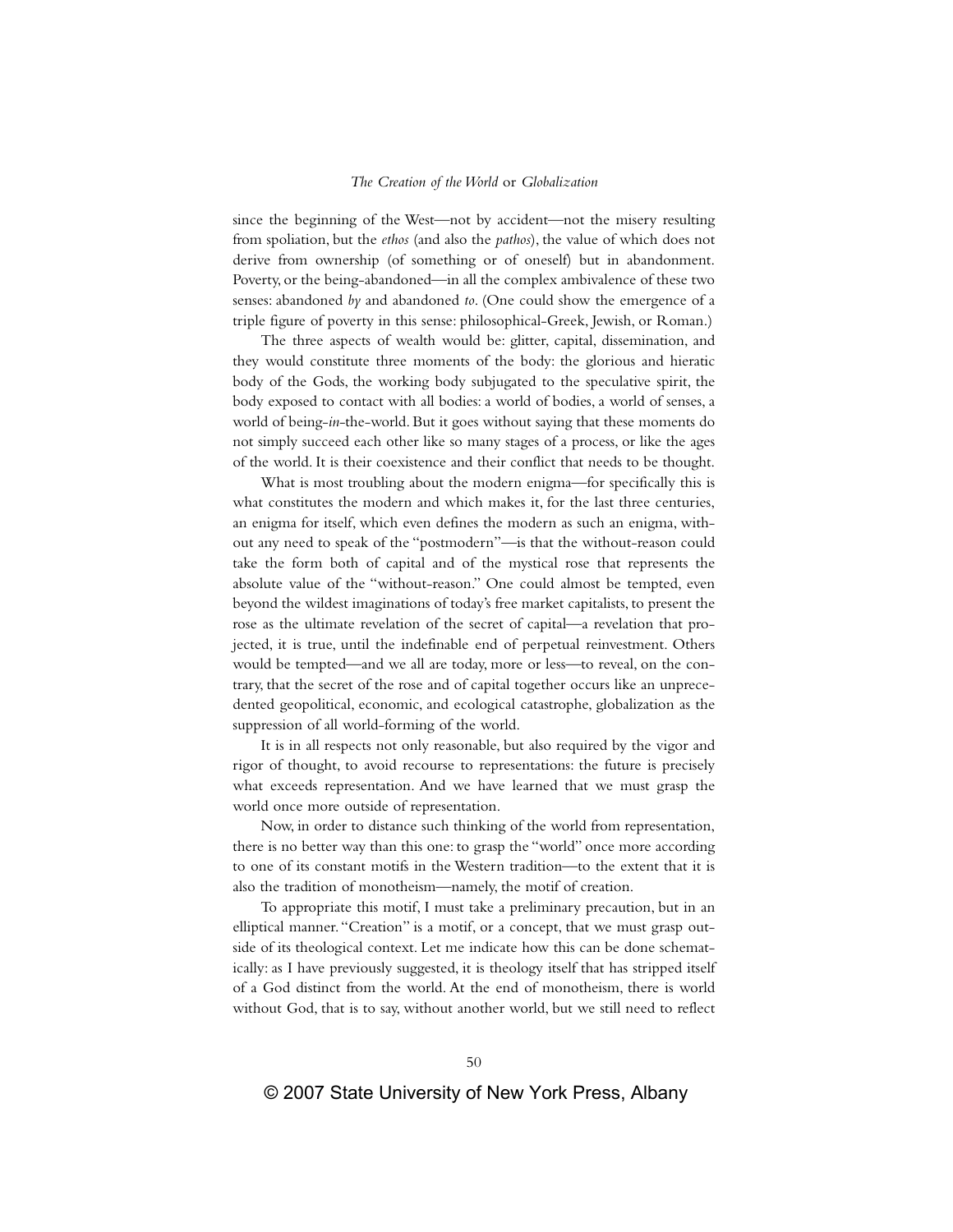on what this means, for we know nothing of it, no truth, neither "theistic" nor "atheistic"—let us say, provisionally, as an initial attempt, that it is *absentheistic*. 23

If "creation" means anything, it is the exact opposite of any form of production in the sense of a fabrication that supposes a given, a project, and a producer.The idea of creation, such as has been elaborated by the most diverse and at the same time most convergent thoughts, including the mystics of the three monotheisms but also the complex systems of all great metaphysics, is above all the idea of the *ex nihilo* (and I do not exempt Marx from this, to the contrary: while his understanding of Christian creation is only instrumental, for him value is precisely created . . .).The world is created from nothing: this does not mean fabricated with nothing by a particularly ingenious producer. It means instead that it is not fabricated, produced by no producer, and not even coming out of nothing (like a miraculous apparition), but in a quite strict manner and more challenging for thought: the nothing itself, if one can speak in this way, or rather *nothing* growing [*croissant*] as *something* (I say "growing" for it is the sense of *cresco*—to be born, to grow—from which comes *creo*: to make something merge and cultivate a growth). In creation, a growth grows from nothing and this nothing takes care of itself, cultivates its growth.

The *ex nihilo* is the genuine formulation of a radical materialism, that is to say, precisely, without roots.

Thus, we can now clarify what we said earlier: if the world-becoming (detheologization) displaces value—makes it immanent—before world-forming displaces the production of value—making it universal—the two together displace "creation" into the "without-reason" of the world.And this displacement is not a transposition, a "secularization" of the onto-theological or metaphysical-Christian scheme: it is, rather, its deconstruction and emptying out, and it opens onto another space—of place and of risk—which we have just begun to enter.

If the world is the growth of/from nothing [*croissance de rien*]—an expression of a formidable ambiguity—it is because it only depends on itself, while this "self" is given from nowhere but from itself. But it is also because it is the growth of/from nothing other than nothing, a nothing that obviously is not a pure and simple nothingness, on the basis of which no growth could be conceived, but which is the without-reason [*rien de raison*] of the world. In this sense, the "creation" of the world is in no way a representation that is opposed to the representation of an eternity of the matter of the world. In truth, none of these things, creation or eternal matter, are representations, and this is why they are not opposites.The eternity of matter only means that there is nothing outside the world, no other world, and no space-time that would not be that of "our" world.This eternity is the eternity of space-time, absolutely. Creation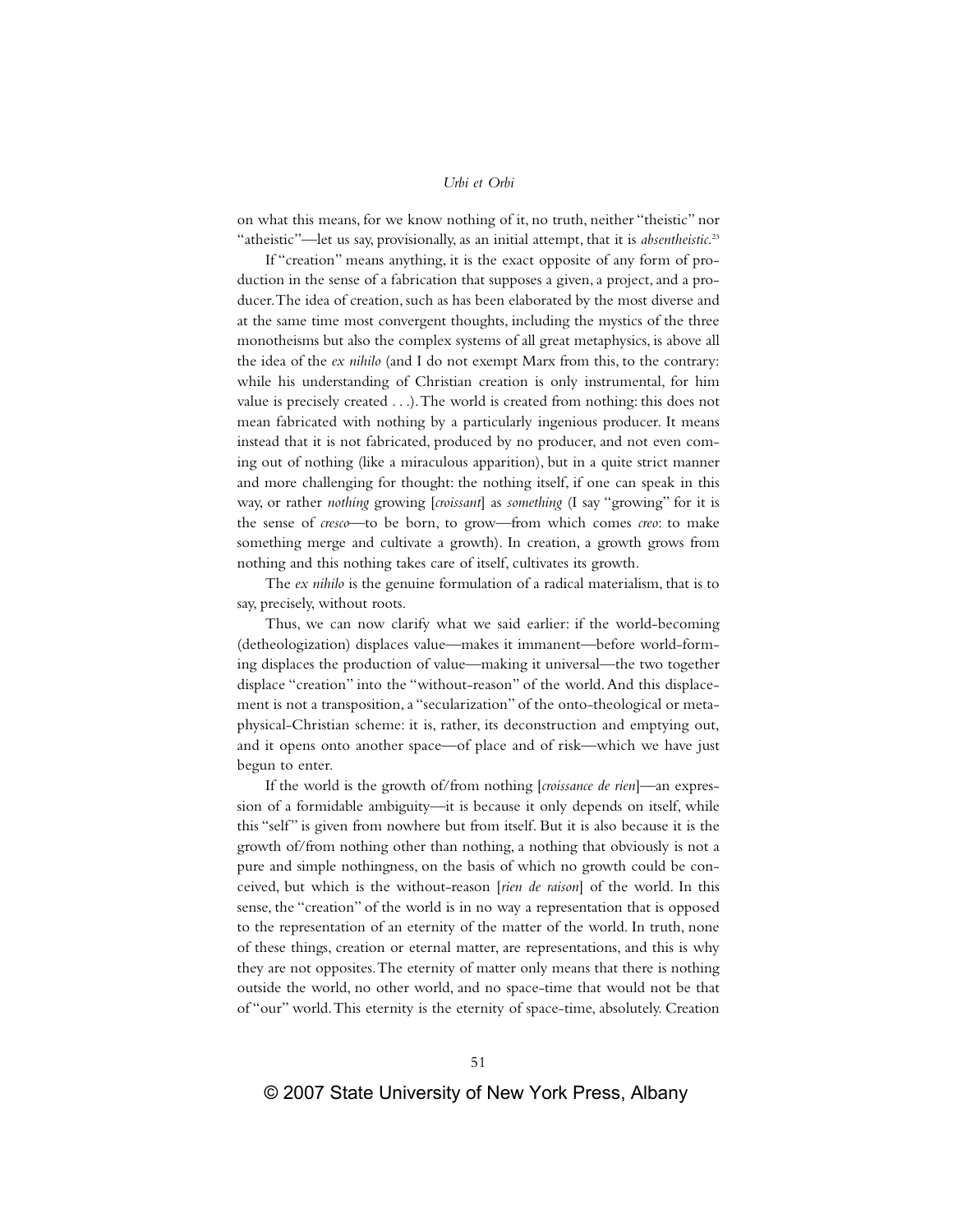is the growth without reason of such a space-time. The two concepts correspond to each other at the exact limit of metaphysics and physics: and this limit is not one that separates two worlds, but one that shares out the indefiniteness of the universe (or the indefiniteness of its expansion, as contemporary cosmology has it) and the infinity of its meaning.

By writing that "the sense of the world must lie outside the world,"24 Wittgenstein simultaneously stated two things: that the world in itself does not constitute an immanence of meaning, but that, since there is no other world, the "outside"of the world must be open "within it"—but open in a way that no other world could be posited there.This is also why Wittgenstein writes further:"It is not *how* things are in the world that is mystical, but *that* it exists" (TLP 6.44, 88).

The meaning of this *fact* is the meaning that the without-reason makes possible. Now, this means that it is meaning in the strongest and most active sense of the term: not a given signification (such as that of a creating God or that of an accomplished humanity), but meaning, absolutely, as possibility of transmission from one place to another, from the one who sends to the one who receives, and from one element to another, a reference that forms at the same time a direction, an address, a value, or a meaningful content. Such a content constitutes the stance of a world: its *ethos* and its *habitus*. Clearly, neither meaning as direction [*sens*] nor meaning [*sens*] as content is given.They are to be invented each time: we might as well say to be created, that is, to create from nothing and to bring forth that very without-reason that sustains, drives, and forms the statements that are genuinely creative of meaning, such as in science, politics, esthetics, and ethics: on all these registers, we are dealing with multiple aspects and styles of what we could call the *habitus* of the meaning of the world. (I limit myself to speaking of "statements" to remain close to the sphere where we situate meaning most commonly; one should also think of gestures, actions, passions, and formalities, etc.... Solidarity, love, music, cybernetics are also meaning in act.)

This does not at all mean that anything makes sense in just any way: that would be precisely the capitalist version of the without-reason, which establishes the general equivalence of all forms of meaning in an infinite uniformity. It signifies on the contrary that the creation of meaning, and with it the enjoyment of sense (which is not foreign, one should note, to the enjoyment of senses) requires its forms, its inventions of forms and the forms of its exchange. Worldhood, in this regard, is the form of forms that itself demands to be created, that is not only produced in the absence of any given, but held infinitely beyond any possible given: in a sense, then, it is never inscribed in a representation, and nonetheless always at work and in circulation in the forms that are being invented.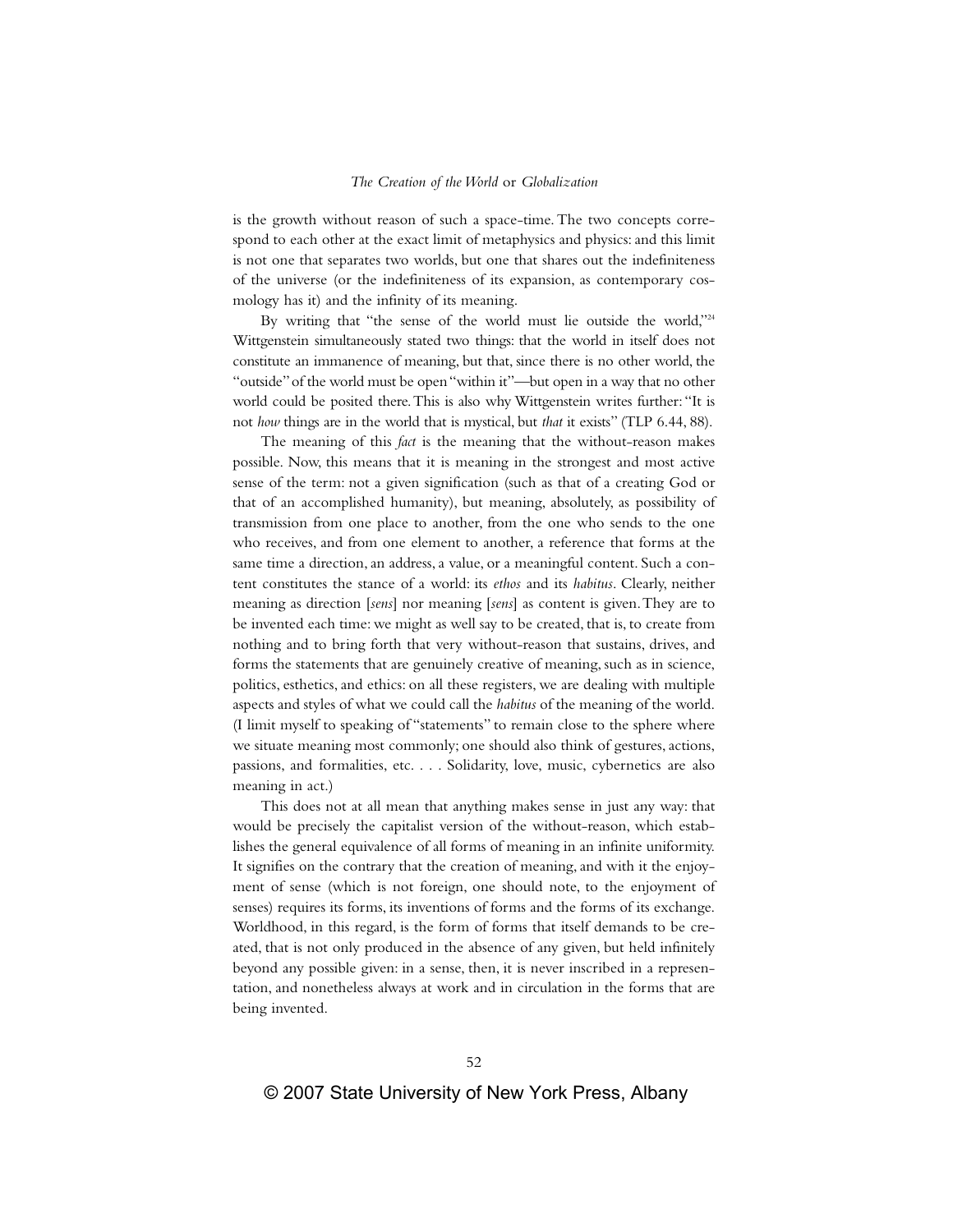One could say that worldhood is the *symbolization* of the world, the way in which the world symbolizes in itself with itself, in which it articulates itself by making a circulation of meaning possible without reference to another world.

Our task today is nothing less than the task of creating a form or a symbolization of the world.This seems to us to be the greatest risk that humanity has had to confront. But it may well be that it has already done so several times, perhaps even that the world itself has already done so several times.This is neither an abstract nor purely a formal task—whether this word is taken esthetically or logically. It is the extremely concrete and determined task—a task that can only be a struggle—of posing the following question to each gesture, each conduct, each *habitus* and each *ethos*: How do you engage the world? How do you involve yourself with the enjoyment of the world as such, and not with the appropriation of a quantity of equivalence? How do you give form to a difference of values that would not be a difference of wealth in terms of general equivalence, but rather a difference of singularities in which alone the passage of a meaning in general and the putting into play of what we call a world can take place?

However, as I mentioned, this task is a struggle. In a sense, it is a struggle of the West against itself, of capital against itself. It is a struggle between two infinites, or between extortion and exposition. It is the struggle of thought, very precisely concrete and demanding, in which we are engaged by the disappearance of our representations of the abolishing or overcoming of capital. It demands that we open or discern in capital another type or another kind of a flaw than what we understood to be insurmountable contradictions, and that capital was able to overcome, thus overcoming also our representations. We must consider capital in terms of its height and power—in terms of its "wealth" and "fortune."

The moment has come to expose capital to the absence of reason, for which capital provides the fullest development: and this moment comes from capital itself, but it is no longer a moment of a "crisis" that can be solved in the course of the process. It is a different kind of moment to which we must give thought.

But such thinking is not only theoretical: now as in the past, it is practically manifest and necessary—in the sense of the necessity and manifestedness of the world—that the struggle is straightaway and definitively a matter of concrete equality and actual justice. In this sense, Marx's demand is not obsolete. The "thinking" of which we are speaking is necessarily involved both in the questioning of the "sense of the world"<sup>25</sup> and in immediate, political, economic, and symbolic acts. But the difference between Marx's revolution and the one in which we are perhaps underway without our knowledge—and of which a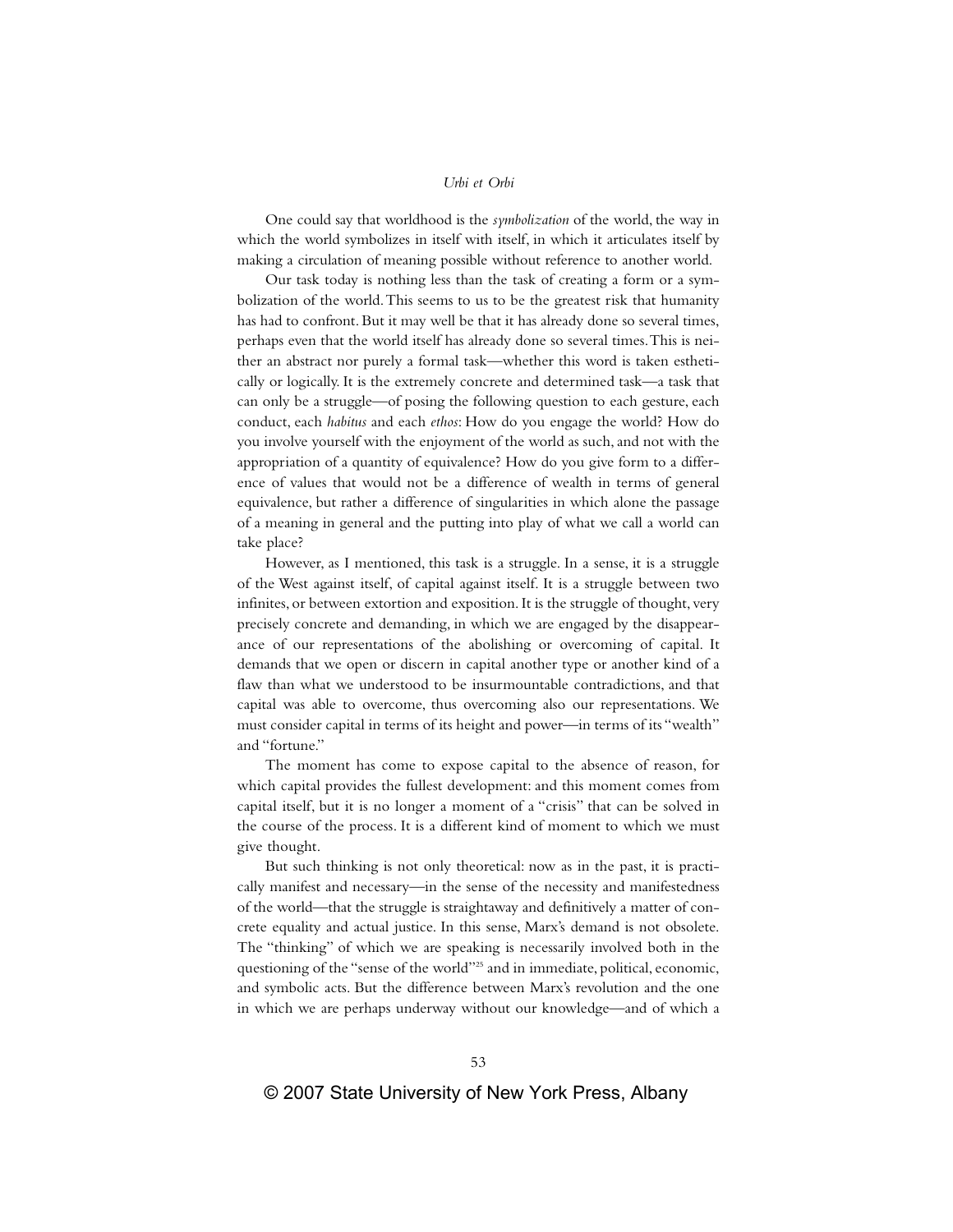thousand revolts, a thousand rages, a thousand creations of signs are the flashing indicators—could be sketched provisionally in the following way: by conceiving of itself as a reversal of the relation of production, Marx's revolution presupposed that this reversal was equivalent to a conversion of the meaning of production (and the restitution of created value to its creator).What we have begun to learn is that it is also a matter of creating the meaning or the value of the reversal itself. Only perhaps this creation will have the power of the reversal.

Further, when Marx wrote that philosophers contented themselves with interpreting the world, and that it was henceforth a matter of changing it, he specified nothing with respect to the relations that the transformation entertains with the prevailing interpretations: Do the former suspend the latter? Do the latter determine, on the contrary, the former? Or else isn't it a matter of transforming the relation between them, and of understanding (that is to say, of enacting) that meaning is always in *praxis*, although no practice is limited to enacting a theory and although no theory is able to diminish practice? But the gap between the two is necessary to what is called *praxis*, that is to say, *meaning at work* [au travail], or even *truth in the work* [à l'œuvre].26

This gap is not the gap between an interpretive philosophy and a transformative action, nor is it the gap between a regulative utopia and a resigned practice, nor the gap between a founding myth and the violence that sought to incarnate it. Indeed, under the three figures—interpretation, utopia, or myth beneath their differences, the possibility of a correspondence of truth to a form, or of a coming into presence of an accomplished meaning remains presupposed. But the issue, on the contrary, is to be attentive to the gap of meaning with itself, a gap that constitutes it or that is its truth. Such a gap always places meaning in excess or in deficiency with respect to its own work.

In excess or in deficiency with respect to its work does not mean outside of all labor, but means a labor whose principle is not determined by a goal of mastery (domination, usefulness, appropriation), but exceeds all submission to an end—that is, also exposes itself to remaining without end. Here it is art that indicates the stakes: the work of art is always also a meaning at work beyond the work [*à l'oeuvre au-delà de l'œuvre*], as well as a work working and opening beyond any meaning that is either given or to be given. But the opening without finality is never a work nor any product: it is the enjoyment of which Marx spoke, as enjoyment by human beings of what opens their humanity beyond all humanism. (This work is not without labor, any more than this enjoyment is without suffering.)

*To create the world* means: immediately, without delay, reopening each possible struggle for a world, that is, for what must form the contrary of a global injustice against the background of general equivalence. But this means to con-